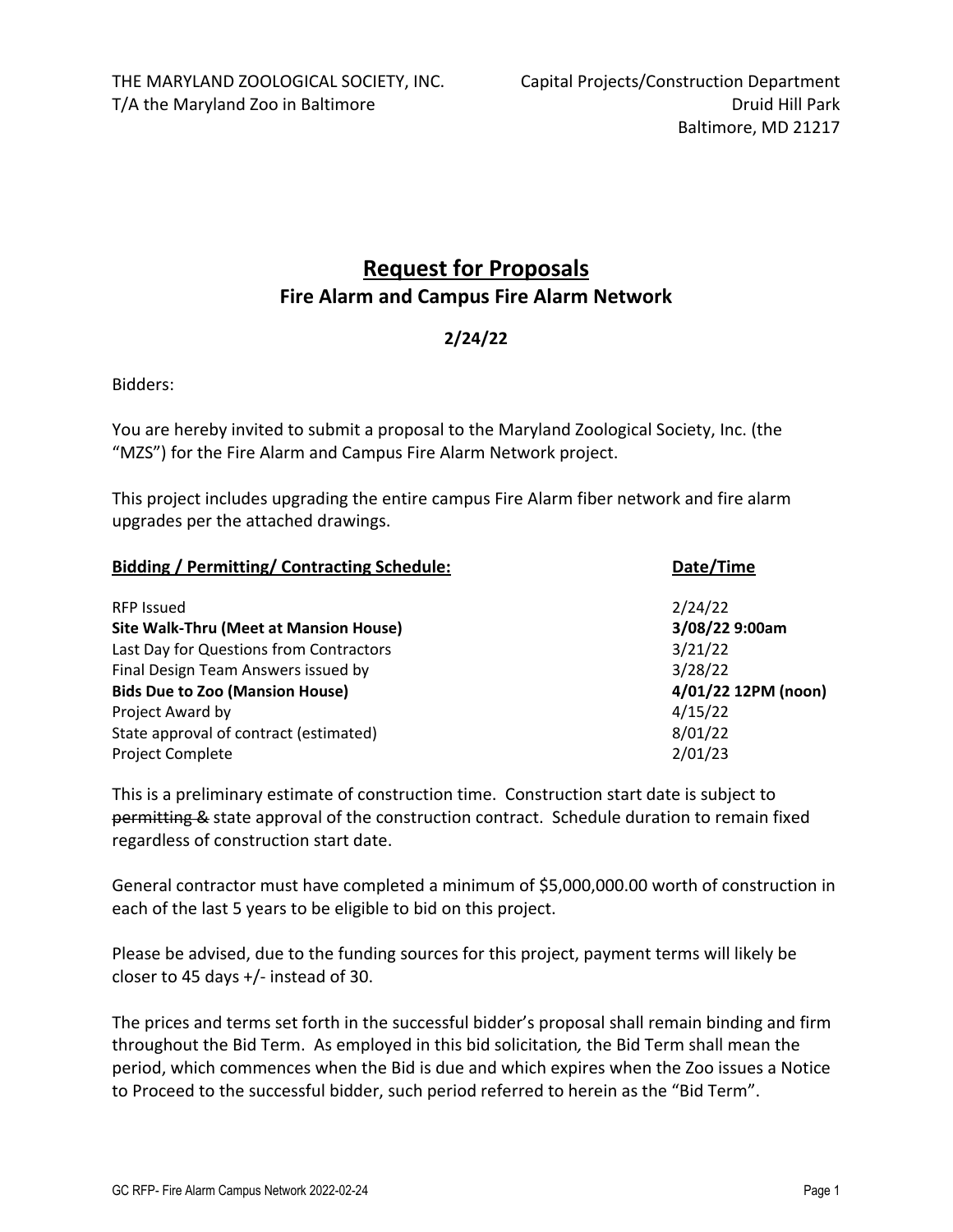Please see the attached General Conditions Description (Exhibit A) and the Sub‐contractor guidelines (Exhibit B) in reference to your bid response.

Upon notice‐to‐proceed the GC will award to subcontractors within 3 weeks

All contract documents (change orders, applications for payments, etc.) are to be in AIA format.

### I. **Certain Contractual Provisions:**

- A. The Maryland Zoological Society, Inc. reserves the right to reject any or all bids and to make an award or awards in the best interest of the Maryland Zoological Society, Inc.
- B. By executing and submitting a bid proposal in response to this Request For Proposal, the bidder hereby acknowledges and agrees that the agreement or agreements (Collectively, the "Purchase Agreement") memorializing the purchase transactions described herein shall contain standard terms and conditions for a transaction of this nature and shall contain, among other items, the following:
	- 1. A provision terminating the applicable Purchase Agreement automatically in the event that the State of Maryland fails or refuses to appropriate sufficient funds for the MZS to meet its obligations hereunder during any fiscal year.
	- 2. The successful bidder's representation and warranty that it has full right, power and authority to enter into the Purchase agreement and to sell the equipment or services to the MZS on the terms set forth therein.
	- 3. A provision granting the MZS the right to written notice of any alleged default and opportunity to cure any such default within a period of 30 days after the MZS's receipt of such notice.
- C. The Purchase Agreement shall in no event contain any provision requiring the MZS to indemnify or hold harmless the successful bidder or any other person or entity from or against any loss, cost, damage or expense of any nature whatsoever.
- II. **Request for Interpretation, Issuance of Addenda.** No interpretation of the meaning of the Request for Proposal Documents will be made to any bidder orally. **Any request for an interpretation of bid documents must be in an e‐mail sent to:** Grant Millenburg, gmillenburg@jensenhughes.com**,** John Mills jmills@hdc‐inc.com, Abe Yoffe ayoffe@hdc‐ inc.com, and Karl Kranz karl.kranz@marylandzoo.org. To be given consideration, such requests **must be received no later than the date identified in the above bidding schedule.** Any and all such interpretations and any such supplemental instructions will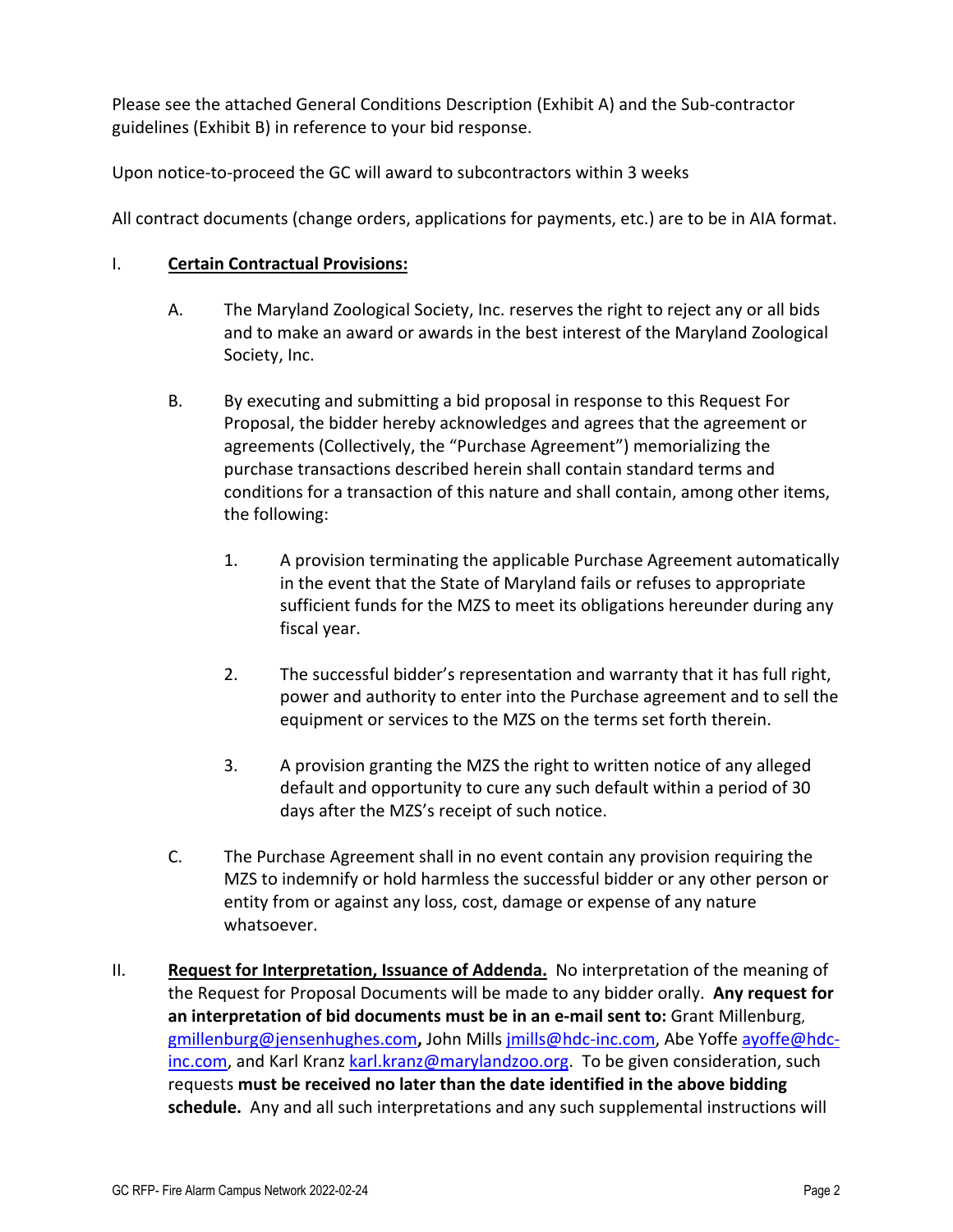be returned in writing to the prospective bidders requesting such interpretations or will be in the form of written addenda which, if issued, will be sent to all prospective bidders, at the respective addressees furnished for such purposes, not later than two days prior to the date fixed for the receiving of Bid Proposals. Failure of any bidder to receive any such addenda or interpretations shall not relieve such bidder from any obligation under his Bid Proposal as submitted. All addenda as issued shall become part of the Contract Documents.

- III. **Discrimination Prohibited.** Discrimination prohibited: In the solicitation or awarding of contract, the MZS shall not discriminate because of race, religion, color, sex, sexual orientation or national origin of the bidder.
- IV. **Minority Businesses.** The project goal is 25% participation by Minority or Women Owned Certified Contractors or Subcontractors. The MZS encourages participation by Minority Business Enterprises and Women Business Enterprises in soliciting and hiring all of its contracts. It is mandatory that all bidders indicate in their proposals whether their firm is or is not a certified MBE and/or WBE, as defined by the State of Maryland and/or the City of Baltimore. Any and all sub‐contractors who work on this proposal will also have to provide documentation on their status to both the successful bidder and the MZS. Each monetary draw will include information on the payment status of any and all minority vendors pertinent to that draw.

For a list of Baltimore City certified MBE & WBE firms, please see: http://cityservices.baltimorecity.gov/mwboo/

- V. **Prevailing Wage Requirements. Prevailing Wage will be required for this project if the cost is over \$250,000.** Whenever a State‐funded capital project is estimated to cost \$250,000 or more and the portion of state funding is at least 50%, The State Prevailing Wage Law applies, and must be properly documented throughout the project. The prevailing wage rates & associated information are included in this RFP package. Bidders may learn more about prevailing wage by visiting the following website: http://www.dllr.state.md.us/labor/prev/
- VI. **Debarred Businesses.** The successful bidder must not use any individual or firm that is suspended or debarred from entering into contracts with the State and must check the debarment list for all prospective contractors at www.bpw.state.md.us.
- VII. **Rejection of Bids: Waiver of Informalities** The MZS reserves the right to reject: (i) all bid proposals in the event it determines such action to be in its best interests, and (ii) any bid proposal in the event that the MZS's investigation of the bidder fails to satisfy the MZS that such bidder is properly qualified to perform the work in strict accordance with the requirements of the Invitation for Bids. Any or all bid proposals will be rejected by the MZS in the event that the MZS determines that collusion exists among the bidders. The MZS further reserves the right to waive any informality in a bid proposal which does not affect the price, quality, quantity or delivery schedule for the goods, services or construction being procured in one or all of the bid proposals received.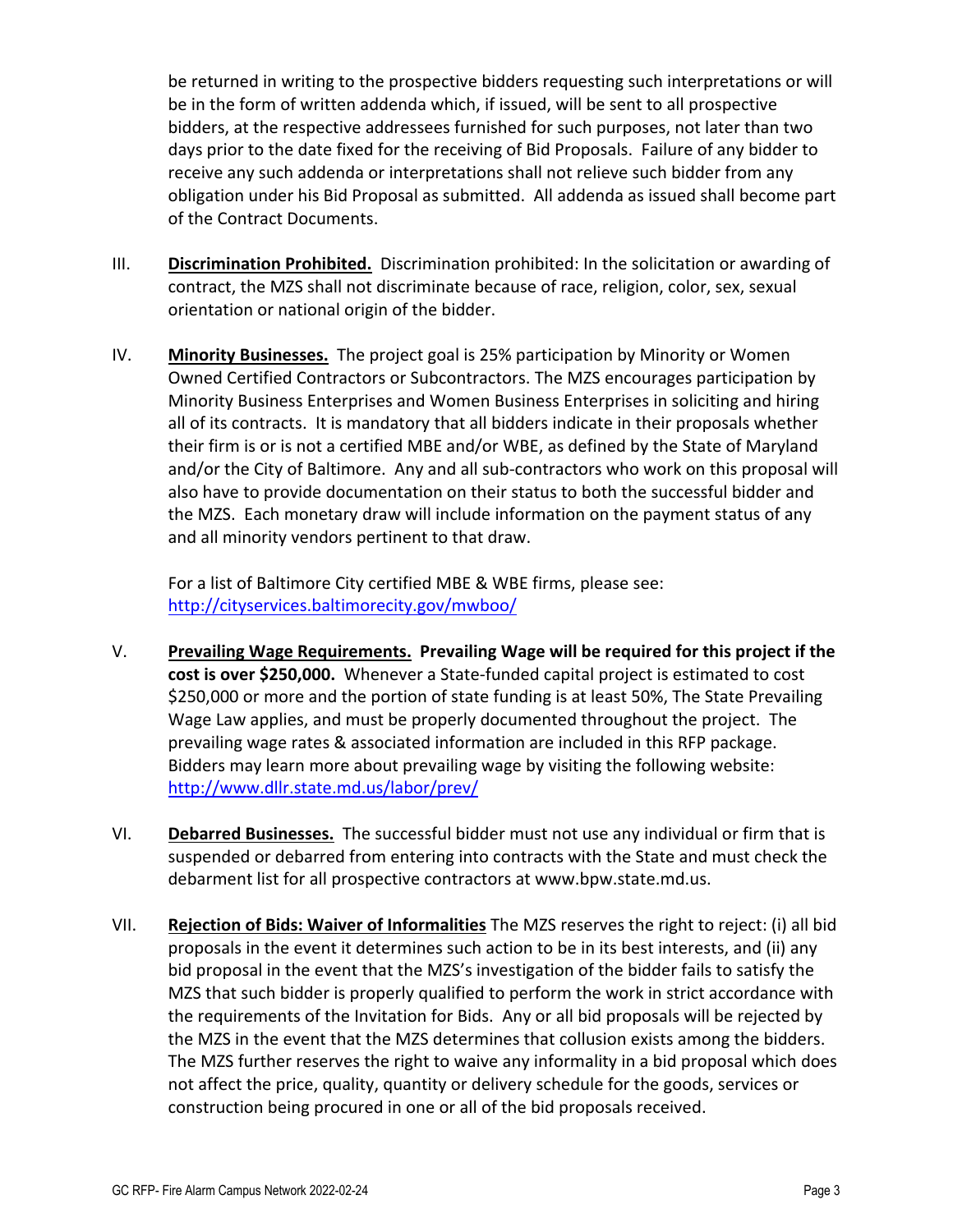- VIII. **Comparison of Bids.** Proposal prices will be evaluated on the basis of the following factors, including (i) the project cost, (ii) the firm's history with related projects, (iii) scheduled start and completion date of the project in accordance with the MZS's overall operating needs (provide a schedule or start/completion date), (iv) participation by Maryland‐certified MBE/WBE firms, and (v) the quality and experience of the proposed team.
- IX. **No Further Obligation.** In the event that a Purchase Agreement is awarded pursuant to this Invitation for Bids, MZS shall in no event be obligated to award additional contract work from the successful bidder during the Bid Term and may, in its discretion solicit bids under a new Invitation for Bids in order to meet the MZS's future requirements (whether during the Bid Term or thereafter).
- X. **Contract Terms**. Upon award, the successful bidder will submit an executable *AIA Document A101‐ 2017: Standard Form of Agreement Between Owner and Contractor* for execution by the MZS. Please see the section entitled "Standard Contract Terms for Capital Projects" for additional instructions for writing the contract.
- XI. **Prices.** Proposal will be inclusive of all labor, material, equipment, permits, fees and excise or use taxes required to complete the work in its entirety. The MZS is **sales tax exempt** in the State of Maryland. This extends to subcontractors and purchase of materials.
- XII. **Required Site Visit, Bid Proposals.** After receiving this RFP, prospective bidders are required to attend a site visit per the date identified in the bidding schedule to inspect the job site and working conditions. Contractors will meet at the Mansion House Lobby. Some Zoo buildings may not be accessible during the walkthrough due to precautions associated with Avian Flu.
- XIII. **Insurance Requirements.** Without limiting Contractor's duty to indemnify the Maryland Zoo in Baltimore as set forth in the Agreement, during the Construction Term, Contractor shall maintain at Contractor's sole expense, all insurance and/or bonds required by Law, in addition to the following:
	- a. Worker's compensation insurance as prescribed by the Law of the state(s) in which Work shall be performed.
	- b. Employer's liability insurance with limits of at least \$100,000/\$500,000/\$100,000 for each occurrence.
	- c. Commercial general liability insurance (including, but not limited to, contractual liability insurance) with a general aggregate limit of \$2,000,000 and limits of \$1,000,000 on account of any one occurrence including products/Completed Operations Liability with a \$1,000,000 limit.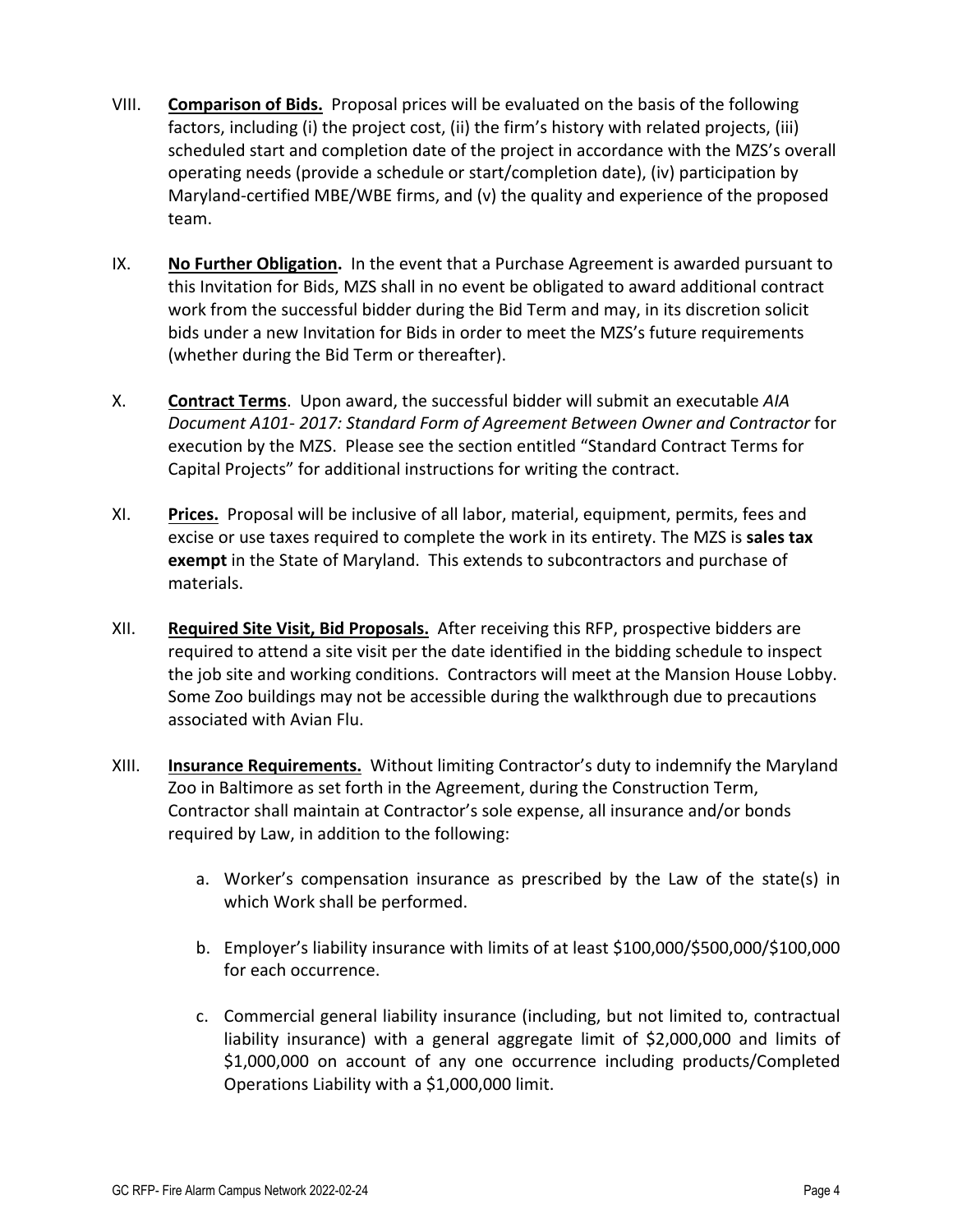- d. Automobile liability insurance (covering all owned, hired, and non‐owned automobiles used in performance of Work) with limits of at least \$1,000,000 each occurrence.
- e. Umbrella insurance policy providing excess coverage in the amount of \$2,000,000 and providing such additional coverage for all of the risks and obligations of Contractor described in this Section; and
- f. Such other insurance as is required by applicable Law, rule or regulation.
- g. Builder's Risk to be priced as an alternate (see bid form)
- XIV. Submit your Bid, in triplicate, to:

Maryland Zoological Society, Inc. Construction Department 1876 Mansion House Drive Druid Hill Park Baltimore, MD 21217

# **In addition to a printed Bid Form submitted with the rest of the bid, please email a Microsoft Excel file of the completed Bid Form to ayoffe@hdc‐inc.com**

An Excel file must be submitted for the bid to be considered complete and the Excel file must match the printed Bid Form submitted with the official bid.

ALL BIDS MUST BE **RECEIVED IN THE MANSION HOUSE RECEPTION AREA** AT THE ABOVE ADDRESS NO LATER THAN THE DATE PRVIDED IN SCHEDULE ABOVE. \* Bids received after the time stated will not be accepted. The MZS reserves the privilege to change any aspect of this time frame.

Required Bid Documents, in the following order:

- 1. Contractors Qualification Form
- 2. Bid Form
- 3. Labor rates to be used for additional services.
- 4. Insurance Certificate
- 5. Bid Bond
- 6. Current audited Financial Statement

Indicate on the envelope that this is a sealed bid for: **Fire Alarm and Campus Fire Alarm Network**

\*INCLEMENT WEATHER ‐ If inclement weather makes it impossible for the bids to be delivered to the Maryland Zoo's Mansion House on the scheduled bid due date, the bid deadline will be pushed back to 12:00 P.M. the next business day.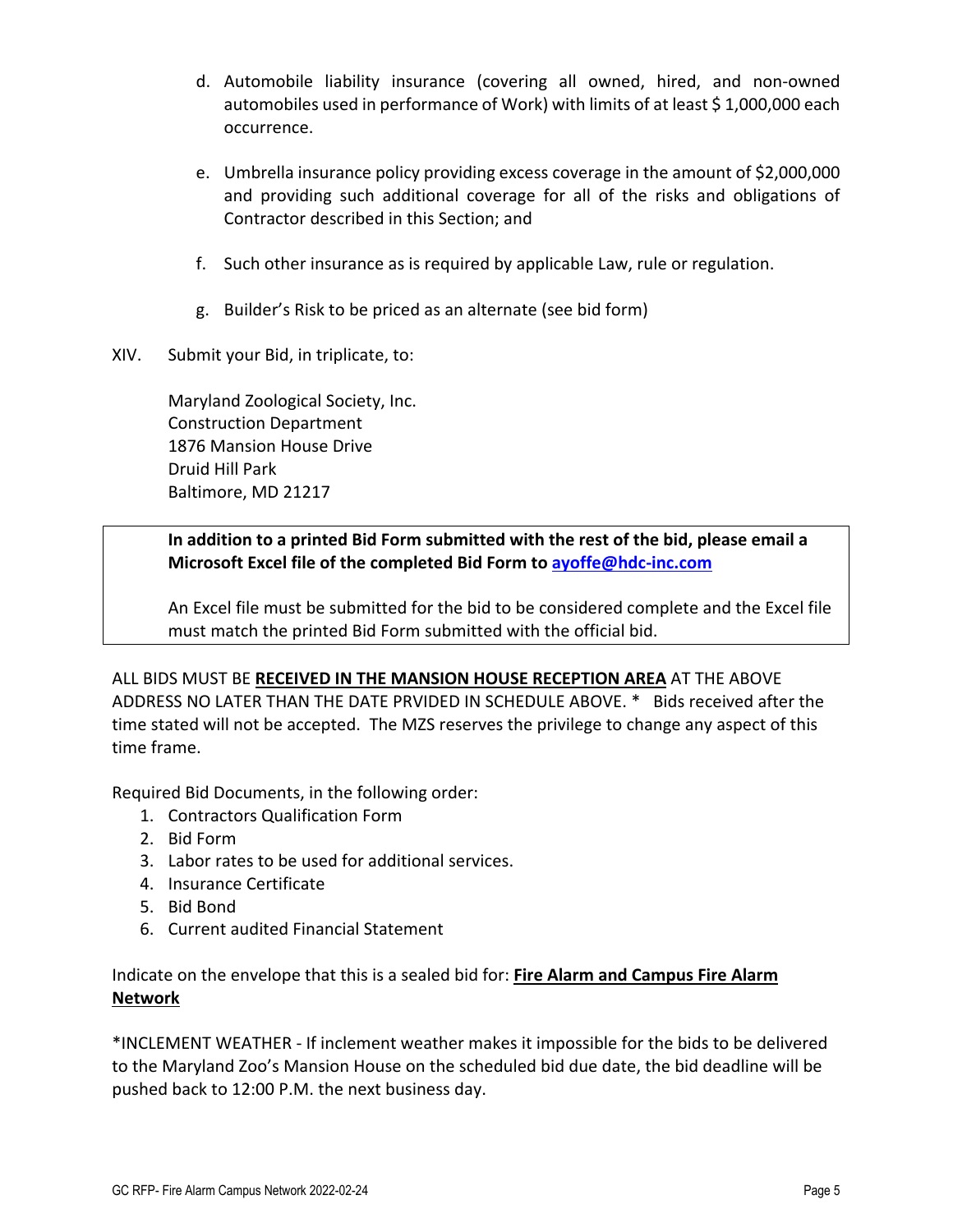XV. Construction Documents (Drawings and Specifications) are available for download via the following link: https://www.marylandzoo.org/about-us/construction/

The contractor is responsible for all costs associated with reproduction and delivery of Construction Documents.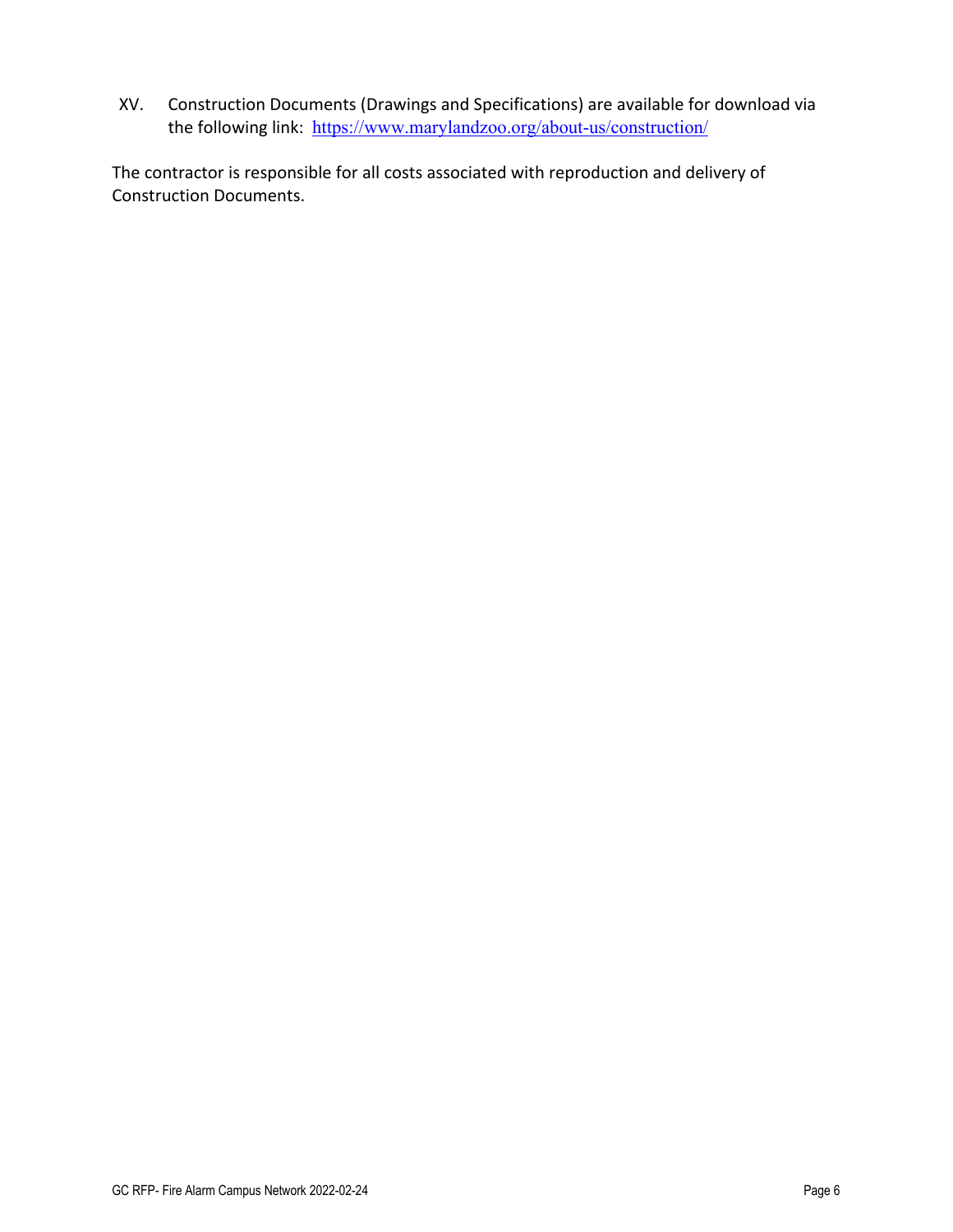# **CONTRACTOR'S QUALIFICATION FORM**

The undersigned certifies under oath the truth and correctness of all statements and all answers to questions made hereinafter.

# **Project: Fire Alarm and Campus Fire Alarm Network**

| Name                                                                                                                                                                       | Title          |  |
|----------------------------------------------------------------------------------------------------------------------------------------------------------------------------|----------------|--|
| <b>Company Name</b>                                                                                                                                                        | Phone          |  |
| Email (please print clearly)                                                                                                                                               | Fax            |  |
| <b>Address</b>                                                                                                                                                             | City/State/Zip |  |
| <b>FEIN</b>                                                                                                                                                                |                |  |
| Signature                                                                                                                                                                  | <b>DATE</b>    |  |
| 1. How many years has your organization been in Business?                                                                                                                  |                |  |
| 2. How many years under your present name? ___________________                                                                                                             |                |  |
| 3. Any periods under a previous business name?<br>(If more space is needed, please answer on the back of this sheet)                                                       |                |  |
| 4. Is your organization licensed to do business in the State of Maryland? YES / NO (Circle One)                                                                            |                |  |
| License # 2008 and 2008 and 2008 and 2008 and 2008 and 2008 and 2008 and 2008 and 2008 and 2008 and 2008 and 20                                                            |                |  |
| 5. Have you ever failed to complete any work awarded to you? If so, note when, where, and<br>why? (If more space is needed, please answer on an additional sheet of paper) |                |  |
| 6. Has the company been involved, within the last 5 years, with any lawsuits or unsettled<br>claims? If so, please provide detailed list and status.                       |                |  |

7. Will you self-perform any part of the work? If yes, which parts(s)?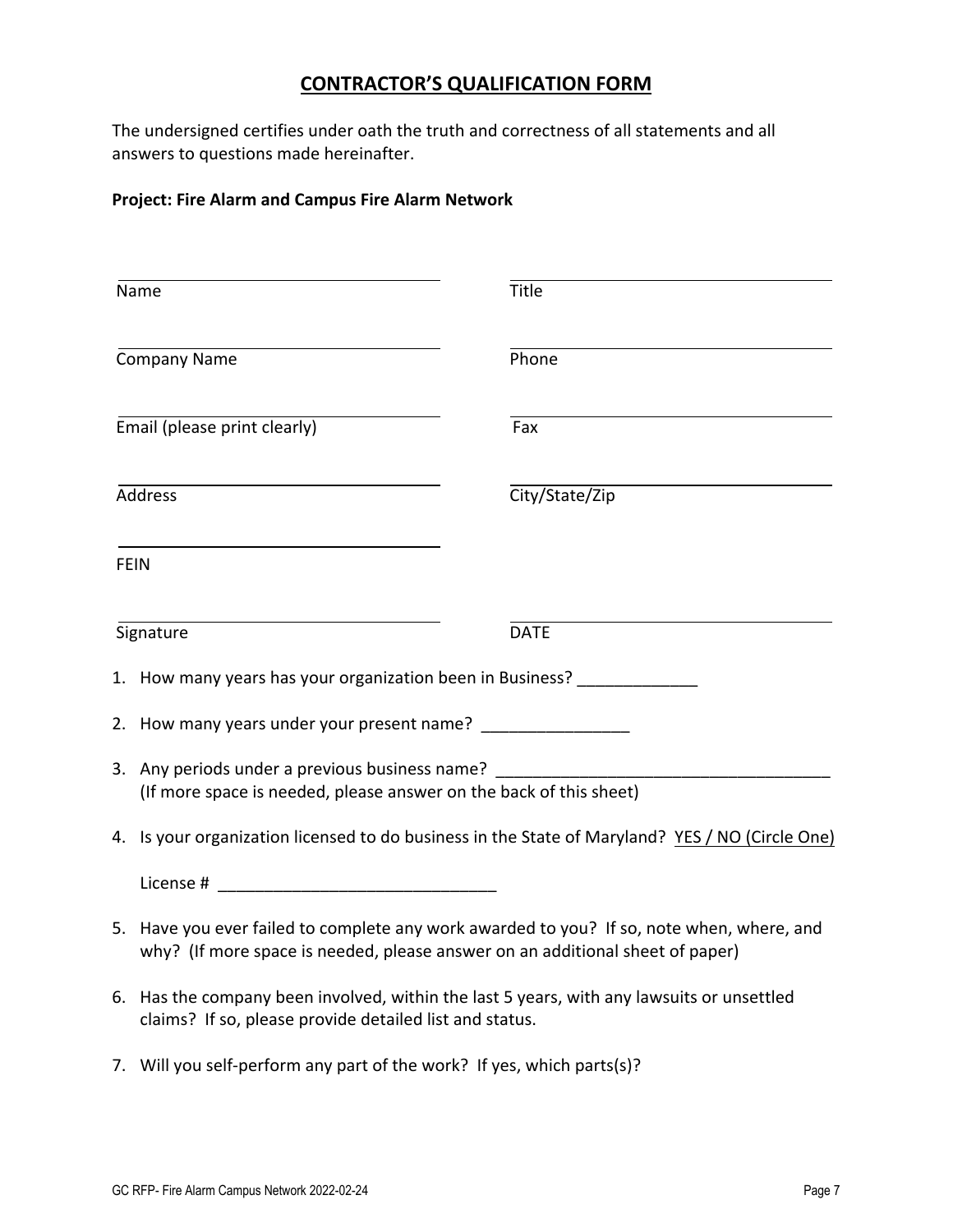- 8. Please attach a list containing the name and addresses of all subcontractors.
- 9. If you have State of Maryland and/or Baltimore City MBE/WBE certification for you or any subcontractors, provide Certification Numbers, Expiration Dates, and Disciplines/SAIC numbers for which you or they are certified.

#### **10. Qualification of Life Support System Contractor**

In order to be considered for this project, bidders are to submit the following information to the Zoo with their bid:

- 1. Contractor shall be a commercial member of the American Zoo and Aquarium Association. **For a list of AZA commercial member life support system companies, see specifications.**
- 2. Experience:
	- a. Statement certifying that the Contractor has been in business a minimum of five (5) years and has extensive experience in the construction of mechanical life support systems for live animal exhibits of similar size and scope.
	- b. Contractor must have experience designing and building aquarium LSS and systems with underwater viewing windows.
	- c. References of at least three (3) recent projects at AZA Accredited Zoological Facilities within the last two (2) years demonstrating experience and ability to install projects of similar size and complexity as those described in the RFP. Include the name of the person responsible for the project, phone number and approximate contract amount.
- 3. Contractor shall submit full documentation of his/her construction crews and lead personnel and detailing the experience of each person listed and their ability to perform all phases of the Work to the Zoo's satisfaction.
	- a. Site Superintendent must have supervised ten (10) or more LSS installations during his/her employment with the Contractor
	- b. Site Superintendent must have experience in installing ozone systems
	- c. Site Superintendent must show proof of 30‐hour "OSHA 500" safety certification course.

The Zoo reserves the right to require additional information and/or request a visit to completed work to make a determination of the bidder's qualifications to produce work as described in the Construction Drawings and Specifications.

#### **11. Qualification of Rock Work Contractor**

In order to be considered for this project, bidders are to submit the following information to the Zoo with their bid:

- 1. Contractor shall be a commercial member of the American Zoo and Aquarium Association. **For a list of AZA commercial member rock work companies, see specifications.**
- 2. Experience: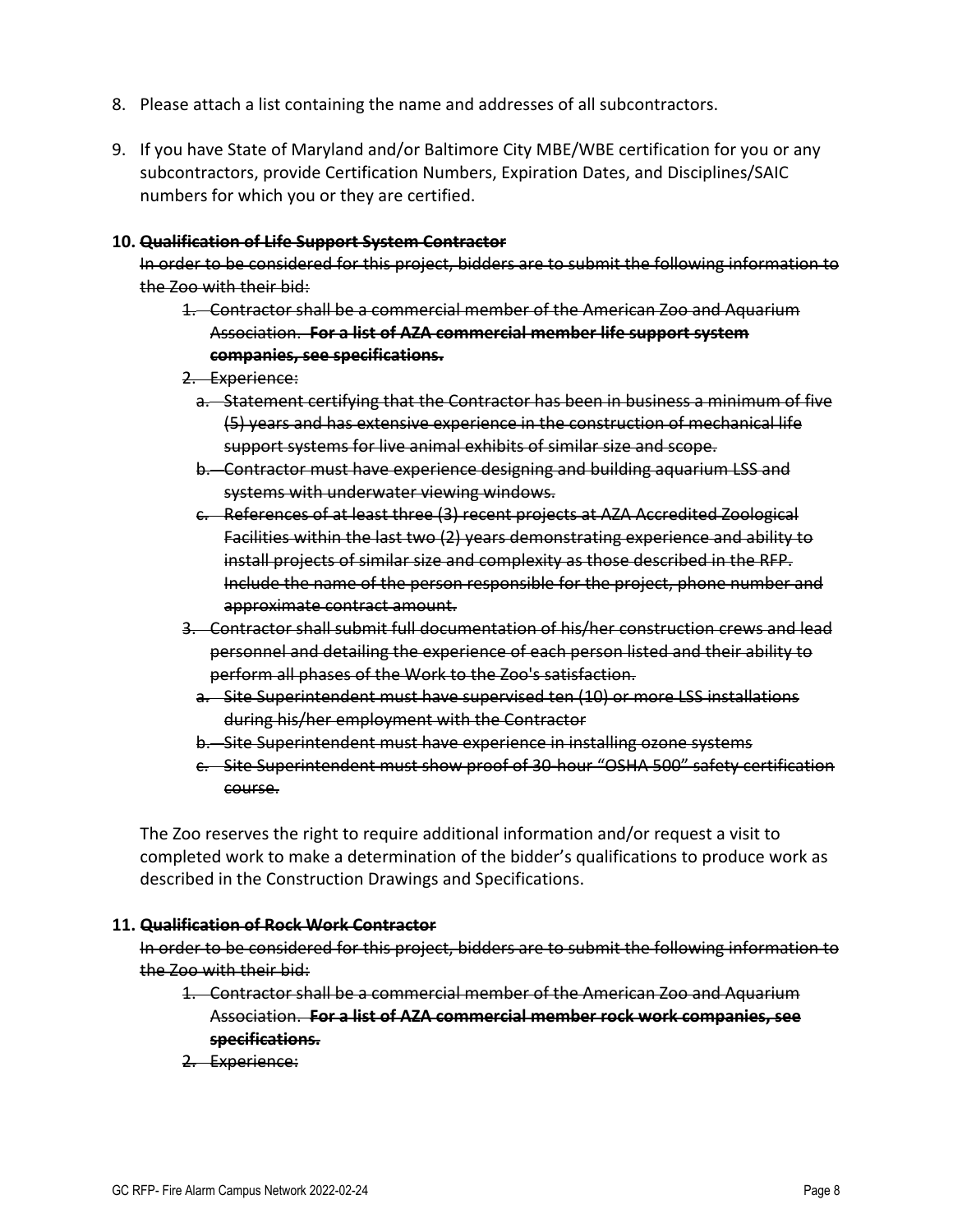- a. Statement certifying that the Contractor has been in business a minimum of five (5) years and has extensive experience in the construction of rock work for live animal exhibits of similar size and scope.
- b. Contractor must have experience designing and building rock work.
- c. References of at least three (3) recent projects at AZA Accredited Zoological Facilities within the last two (2) years demonstrating experience and ability to install projects of similar size and complexity as those described in the RFP. Include the name of the person responsible for the project, phone number and approximate contract amount.
- 3. Contractor shall submit full documentation of his/her construction crews and lead personnel and detailing the experience of each person listed and their ability to perform all phases of the Work to the Zoo's satisfaction.
	- a. Site Superintendent must have supervised ten (10) or more installations during his/her employment with the Contractor
	- b. Site Superintendent must show proof of 30‐hour "OSHA 500" safety certification course.

The Zoo reserves the right to require additional information and/or request a visit to completed work to make a determination of the bidder's qualifications to produce work as described in the Construction Drawings and Specifications.

#### **12. Qualification of Caging Contractor**

In order to be considered for this project, bidders are to submit the following information to the Zoo with their bid:

- 1. Contractor shall be a commercial member of the American Zoo and Aquarium Association. **For a list of AZA commercial member rock work companies, see specifications.**
- 2. Experience:
	- d. Statement certifying that the Contractor has been in business a minimum of five (5) years and has extensive experience in the construction of rock work for live animal exhibits of similar size and scope.
	- e. Contractor must have experience designing and building animal containment / caging systems.
	- f. References of at least three (3) recent projects at AZA Accredited Zoological Facilities within the last two (2) years demonstrating experience and ability to install projects of similar size and complexity as those described in the RFP. Include the name of the person responsible for the project, phone number and approximate contract amount.
- 3. Contractor shall submit full documentation of his/her construction crews and lead personnel and detailing the experience of each person listed and their ability to perform all phases of the Work to the Zoo's satisfaction.
	- c. Site Superintendent must have supervised ten (10) or more installations during his/her employment with the Contractor
	- d. Site Superintendent must show proof of 30‐hour "OSHA 500" safety certification course.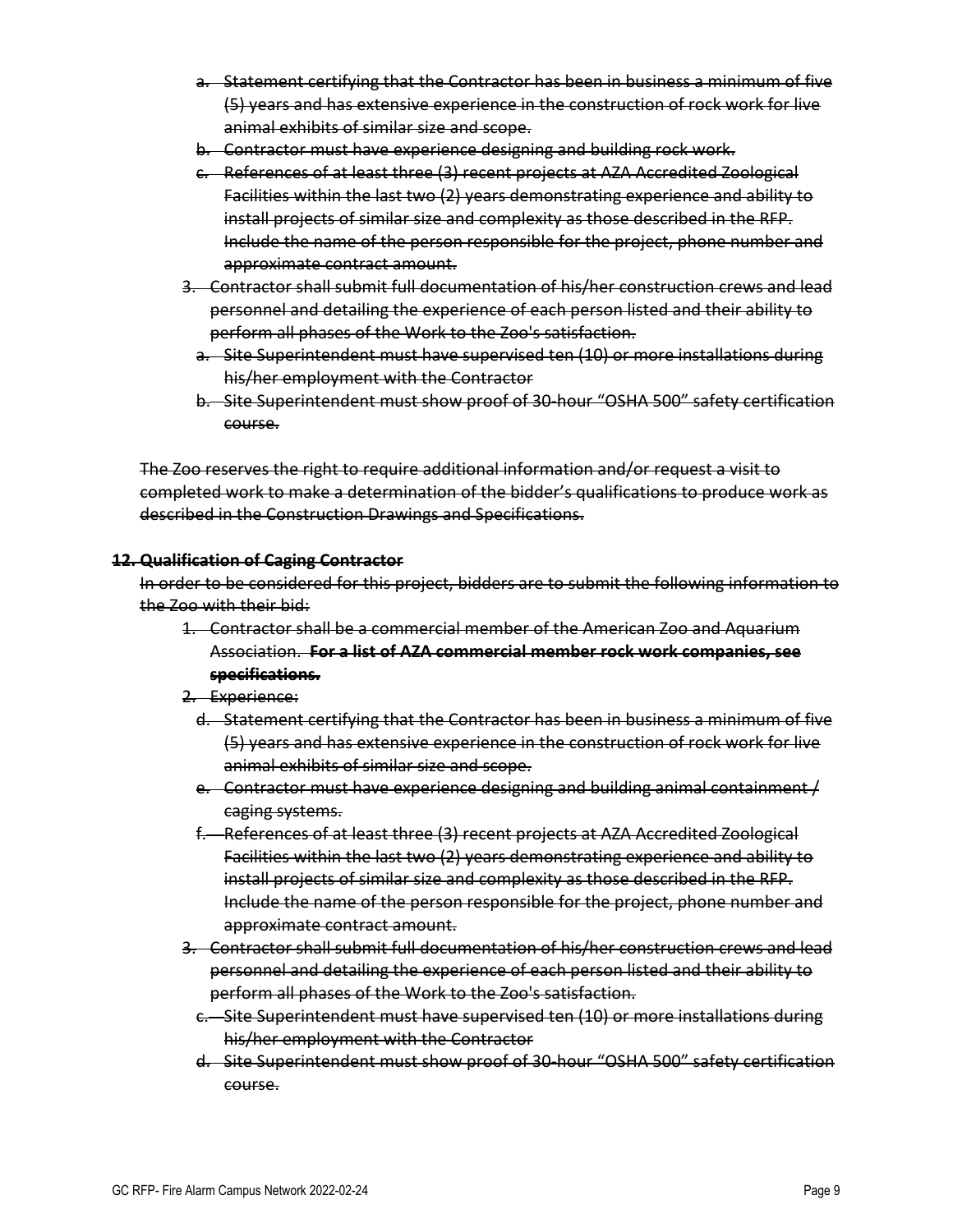The Zoo reserves the right to require additional information and/or request a visit to completed work to make a determination of the bidder's qualifications to produce work as described in the Construction Drawings and Specifications.

13. Please provide information about the projects you are currently working on, the most recent projects you have completed, and any projects within the past three years for other institutional clients. Additional projects may be listed on a separate sheet.

| B) |           |
|----|-----------|
|    | Location: |
|    |           |
|    |           |
|    |           |
|    |           |
|    |           |
|    |           |
|    |           |
|    |           |
|    |           |
|    |           |
|    |           |
|    |           |
|    |           |
| E) |           |
|    |           |
|    |           |
|    |           |
|    |           |

If you wish, attach photographic documentation of projects listed above that illustrate work that you have completed that is most comparable in style, technique and workmanship to the project.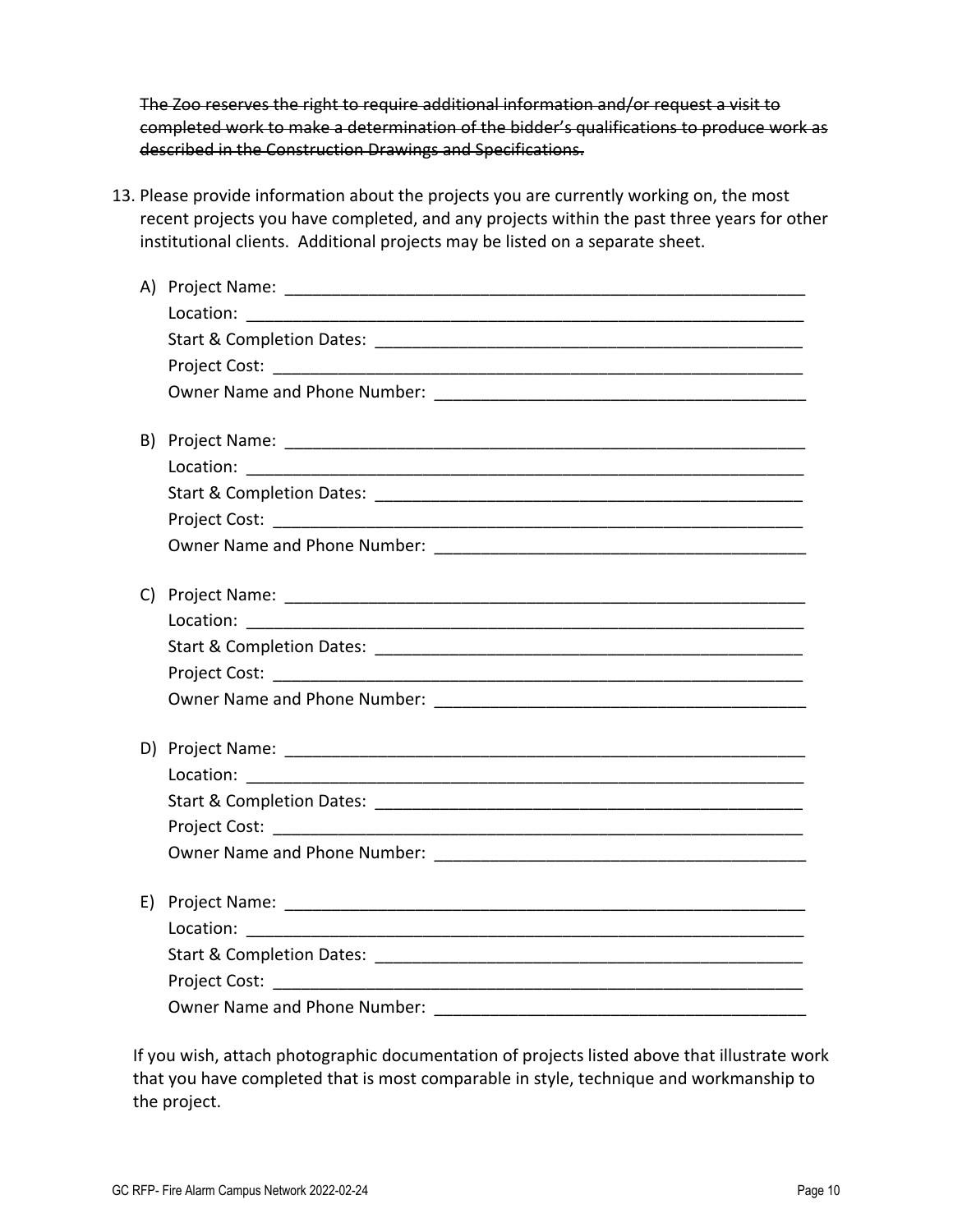14. Provide names of key personnel to be employed on this project. Indicate the projects listed above with which they were involved.

|   | Name | Years      | Years w/ | Projects listed | Project Role |
|---|------|------------|----------|-----------------|--------------|
|   |      | Experience | Firm     |                 |              |
|   |      |            |          |                 |              |
|   |      |            |          |                 |              |
| 3 |      |            |          |                 |              |
| 4 |      |            |          |                 |              |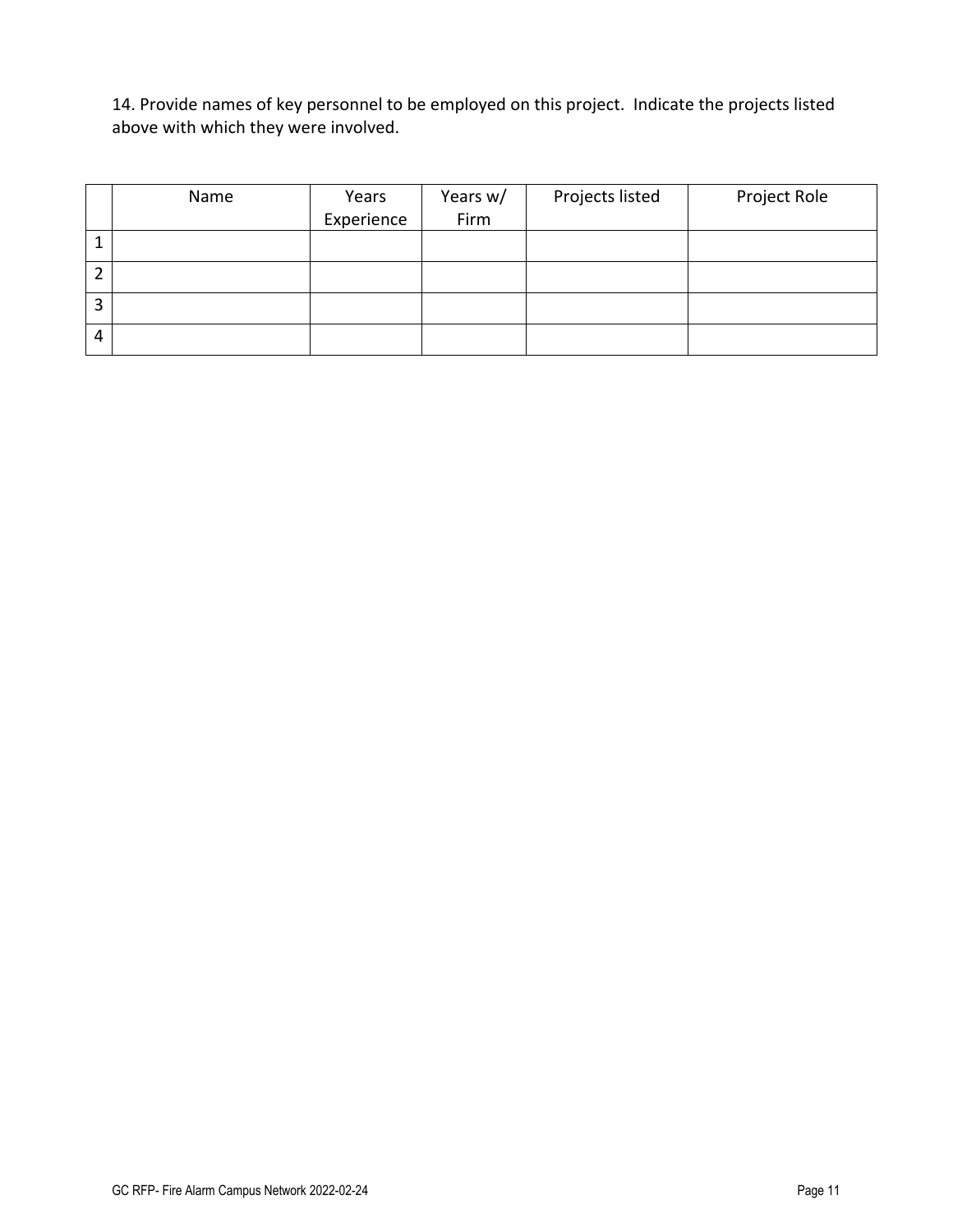# **BID FORM**

Maryland Zoological Society, Inc. T/A The Maryland Zoo in Baltimore

# **Fire Alarm and Campus Fire Alarm Network**

Deliver To: Maryland Zoo in Baltimore Construction Department 1876 Mansion House Drive Druid Hill Park Baltimore, MD 21217

In submitting this bid, the Undersigned declaresthat they are the only person, or persons, interested in said bid, that it is made without any connection with any person making another bid for the same contract; that the bid is in all respects fair and without collusion, fraud or mental reservation, and that no employee of the OWNER is directly or indirectly interested in said bid, or in the supplies or work in which it relates, or in any portion of the profits thereof.

The Undersigned also declares that they have examined the Request for Proposals, including the drawings and specifications contained therein, and that by signing this proposal, they waive all right to plead a misunderstanding regarding the same.

# **The Undersigned agrees to submit a bid bond, payable to the Maryland Zoological Society, Inc., in the amount of five percent (5%) of the total bid amount, along with the bid.**

The Undersigned further understands and agrees that they are to furnish all material, equipment and supervision to complete entire work for the indicated project and to accept in full compensation therefore the stipulated sum or sums as stated herein.

On acceptance of this proposal for said work, the Undersigned does hereby agree to provide the Maryland Zoological Society within ten (10) days Payment and Performance bonds in the amount of one hundred percent (100%) of the total bid price to provide construction services for the consideration named herein.

The Undersigned agrees to hold open this Bid Proposal for a period of ninety (90) days following the submission of this Bid Proposal.

The Undersigned agrees to provide evidence of insurance coverage along with their bid submission, including areas and amounts such as umbrella insurance, general liability, automobile liability, garage liability, excess liability, and workers compensations and employers' liability. On acceptance of this proposal for said work, the Undersigned agrees to provide the Maryland Zoological Society, Inc. with a Certificate of Insurance adding the Maryland Zoological Society, Inc. as an Additional Insured.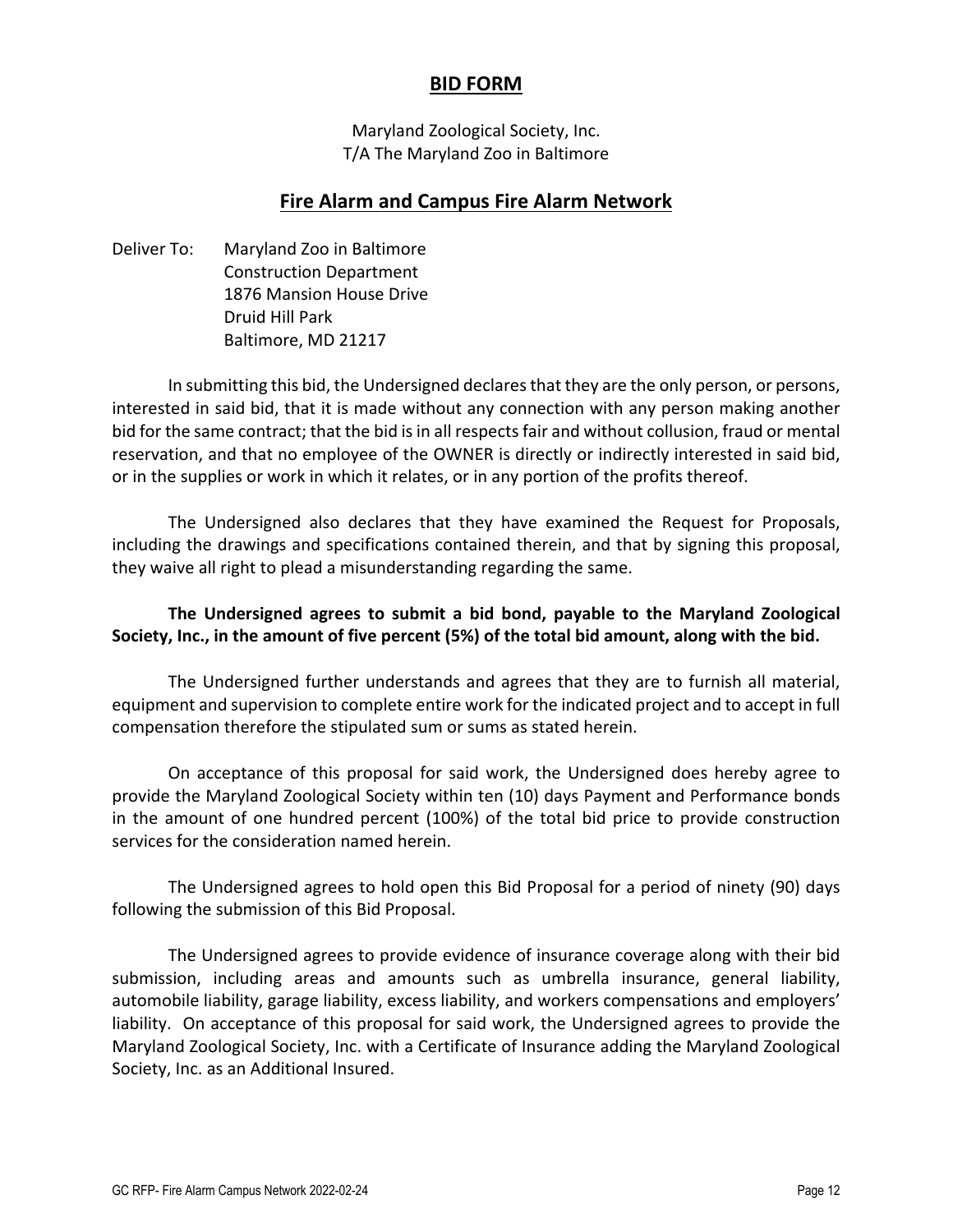# **1. BIDS**

Provide all labor, material, equipment, and supervision necessary to complete all work as required in the bid documents for the Animal Hospital HVAC Project.

Please fill out and include the attached bid form in Excel format and fill in the following:

| <b>Total Cost of Work</b>  |  |
|----------------------------|--|
| Insurance                  |  |
| Payment & Performance Bond |  |
| <b>TOTAL LUMP SUM BID</b>  |  |

- **2. Please fill out the Bid Option Cost portion of the Excel Bid Form**
- **3. Please fill out the Unit Cost portion of the Excel Bid Form**
- **4. Please attach a list of labor rates to be used for additional services.**

### **5. LIQUIDATED DAMAGES:**

**NONE**

**6. ADDENDA:** The Bidder acknowledges receipt of the following addenda:

| Addendum No. | Date |
|--------------|------|
|              |      |
|              |      |
|              |      |
|              |      |

### **7. PREVAILING WAGE**

Please indicate if Prevailing Wage Rates are incorporated in your bid YES / NO

### **8. BID BOND:**

Bidders must include a Bid Bond in the amount of 5% of the total bid.

### **9. SIGNATURES:**

Signature of person, firm or corporation making bid: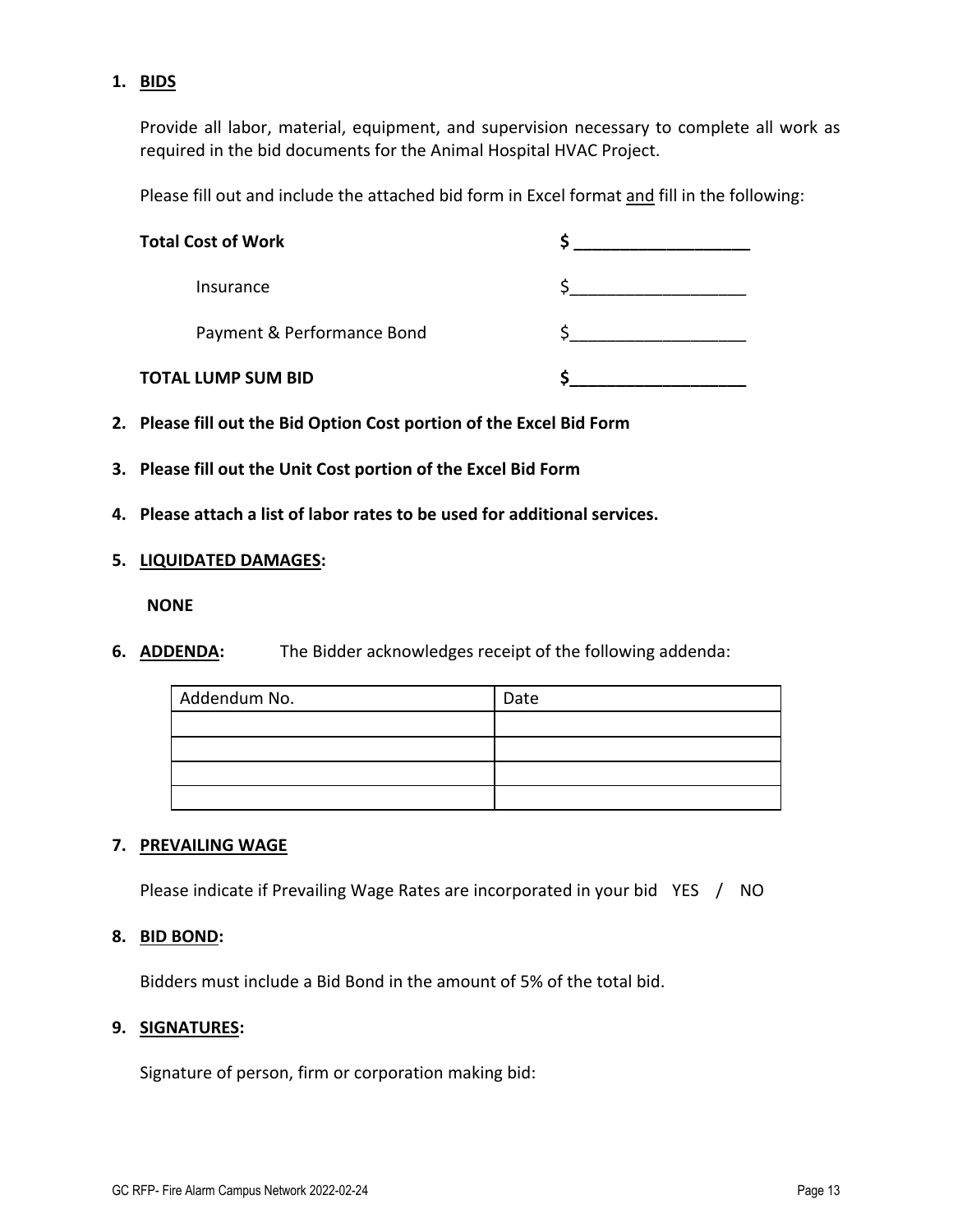| Complete below if Bidder is a Partnership: |                                   |  |
|--------------------------------------------|-----------------------------------|--|
| Name of All Partners:                      | <b>Residence of All Partners:</b> |  |
|                                            |                                   |  |
|                                            |                                   |  |
|                                            |                                   |  |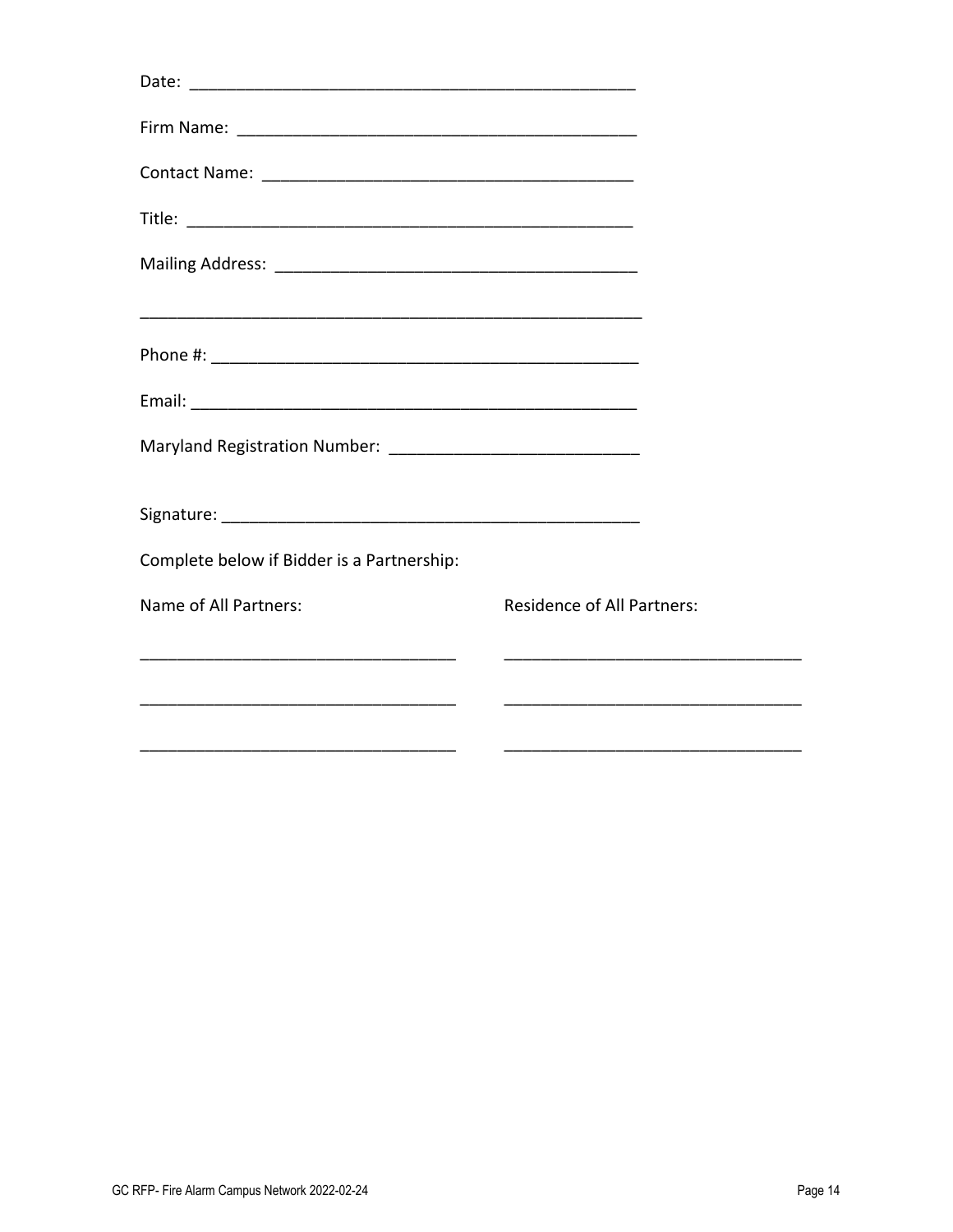# **Standard Contract Terms for Capital Projects**

**Contract Form:** AIA Document A101‐2017 Standard Form of Agreement Between Owner and Contractor where the basis of payment is a STIPULATED SUM

**The Owner:** The Maryland Zoo in Baltimore 1876 Mansion House Drive Baltimore, MD 21217

**§3.1**‐ please select: "A date set forth in a notice to proceed issued by the Owner."

**§3.3**‐ Fill this out per the RFP

**5.1.3** …Application for Payment is received by the Architect/Owner no later than the Last day of a month, the Owner shall make payment of the amount certified to the Contractor not later than the Last day of the following month. …payment of the amount certified shall be made by the Owner not later than forty‐five (45) days after….

- **§ 5.1.7.1** ten percent (10%)
- **§ 5.1.7.2** Reduction to five percent (5%) at 50% completion
- **§ 6.2** select "litigation …"
- **§ 7.1** No termination fee. Contractor will be paid for work complete.

# **§ 8.3 The Owner's representative is:**

Mr. Karl Kranz, Vice President for Animal Programs and Chief Operating **Officer** 

**§ 9.1.9** Include the RFP and your Bid Response as exhibits

*The signatory on the contract is Kirby Fowler, President & CEO*

‐‐‐Complete all other sections as appropriate based on specifics of the project‐‐‐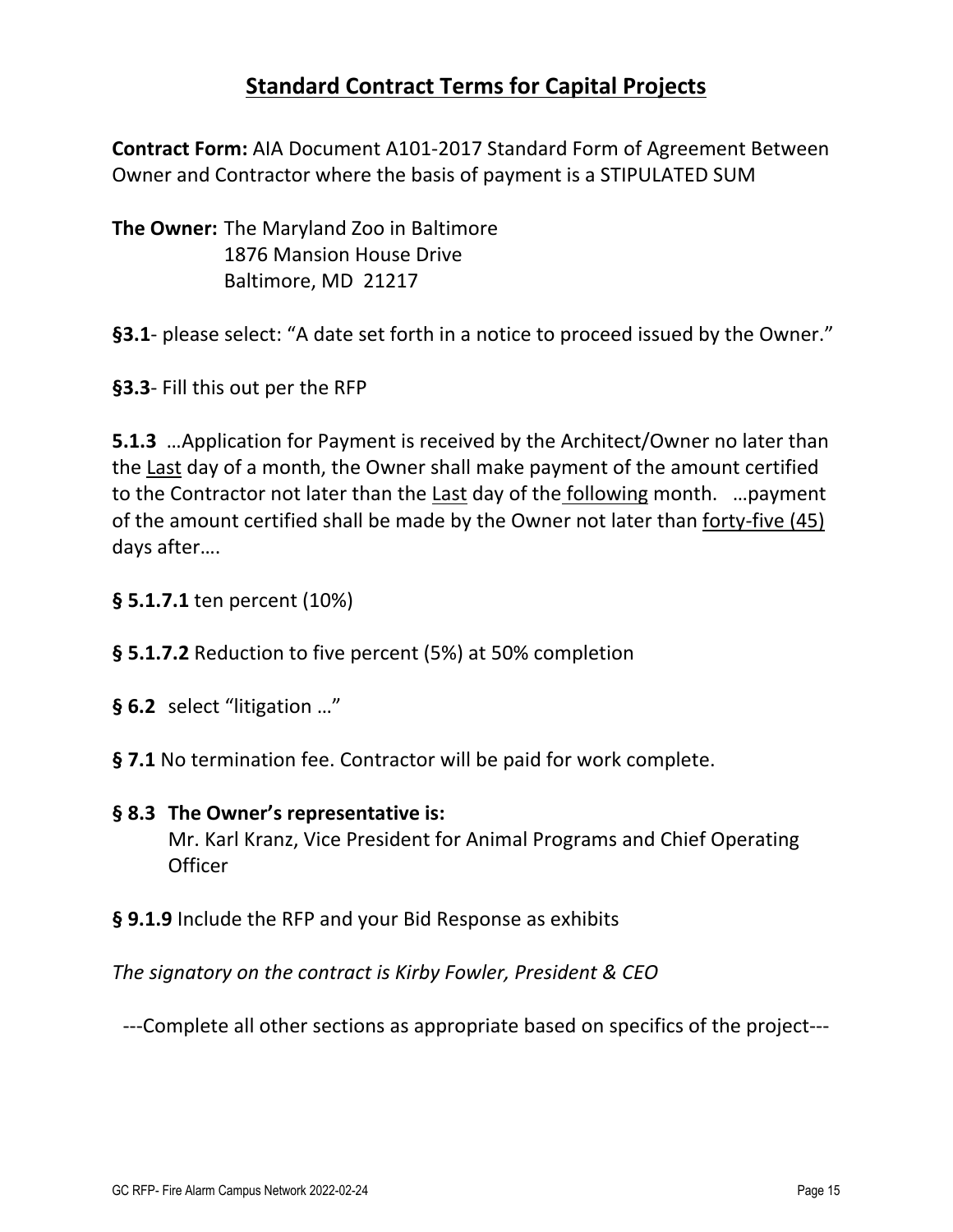# **ZOO STANDARD OPERATING PROCEDURE**

Construction areas within the Zoo's perimeter fence shall be closed to guest access using portable concrete footer construction fence. The construction fence shall be standard 9 gauge chain‐link, 8'‐0" high, 12'‐0" long with portable concrete footers and removable posts.

Contractors will be responsible for properly barricading and protecting all work areas as necessary. Contractor shall be responsible for protecting work site from visitor access and maintaining a safe work environment. All temporary protection will be the contractor's responsibility.

The selected contractor shall mobilize no later than one (1) week of Notice to Proceed and will coordinate final construction fence, trailer and lay down locations with Owner. Construction must begin no later than two (2) weeks of Notice to Proceed. Mobilization can be scheduled based on long lead materials upon approval of the owner.

Due to the sensitivity of the animals around the project site, it is critical for all of Contractor's crews and subcontractors to abide by jobsite rules governing site access, deliveries, noise control, designated smoking areas, hours of operation and site cleanup.

### Site Access

There are several access and parking locations available. Some access points and parking locations may need to be shut down to accommodate work phasing and Zoo Events. Contractor shall coordinate access to the work site with the Zoo's designated representative. Workers are encouraged to carpool.

Contractor is required to have either a superintendent or project manager on site while Contractor's crews or subcontractors are on site. Contractor's crews and subcontractors are not permitted beyond the confines of the construction site without Owner's permission. Limited areas of access will include restrooms and vending areas.

### Deliveries

Deliveries by third party suppliers are discouraged except for equipment rentals and certain materials which cannot be delivered to an offsite address. Owner will not accept deliveries on behalf of the Contractor. In the event site access is limited to an area of guest access because of work phasing, all deliveries must be completed prior to Zoo opening or after Zoo closing to limit the impact on guests unless authorized by Owner.

### Noise Control

Contractor to give at least 48 hours' notice (weekends excluded) to Owner's representative prior to start of major noise activities. These activities may require special preparations by the Zoo's animal staff.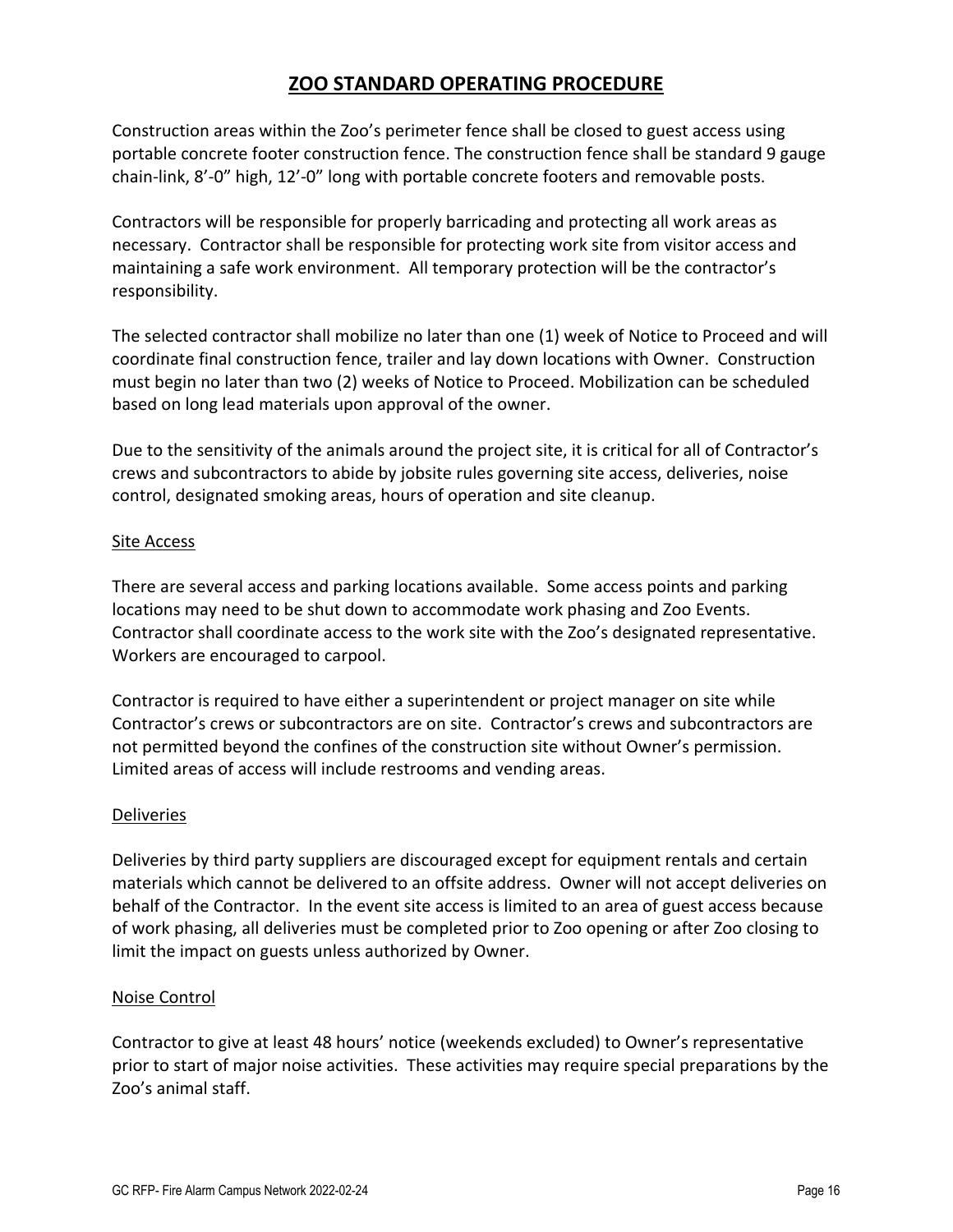### Hours of Operation

Available hours of operation are 7:00 a.m. to 4:00 p.m. Evening hours can be made available; however, site lighting is not available.

# Site Cleanup

Contractor is to provide trash receptacles for its employees and subcontractors. Site grounds shall remain free of trash and debris. Roll‐off container access and location must be coordinated with Owner. Contractor must walk the site to determine method of debris collection. Contractor is to be aware that areas around and inside the construction area are being used by animals and the GC is to DAILY clean and remove debris and materials. Daily protection is required to guarantee no debris of any kind is left behind.

### Permits

Owner will obtain building permit. Contractor and its subcontractors shall be responsible for paying for and securing additional permits and inspections for individual trades.

### Contractor Responsibilities

- 1. Where specified standards are in conflict, the more stringent of the two shall apply.
- 2. Site verification of specifications during the bid process and post award period.
- 3. Visit the site to determine the extent of work, which may or may not be shown in the plans.
- 4. Any Owner property damaged as a result of the work associated with this project shall be restored to its original condition at Contractor's expense. Contractor is responsible for documenting existing conditions.
- 5. Contractor is responsible for marking of any underground utility lines, which are within the proposed limits of construction. The owner will assist with record documents when available.
- 6. The Site shall be kept clean at all times. Contractor shall keep the project site clean from worker-related debris, including surrounding lay-down areas, parking areas, walkways and lawn areas. All debris shall be constantly picked up and properly disposed to reduce impact on guest experience and so that winds do not carry the debris to other areas of the grounds.
- 7. The Zoo has adopted a limited smoking policy. All vendors may only smoke in areas permitted by the designated Zoo representatives, and the contractor is responsible for the workmen, including those of sub‐contractors disposing of cigarette butts in identified containers.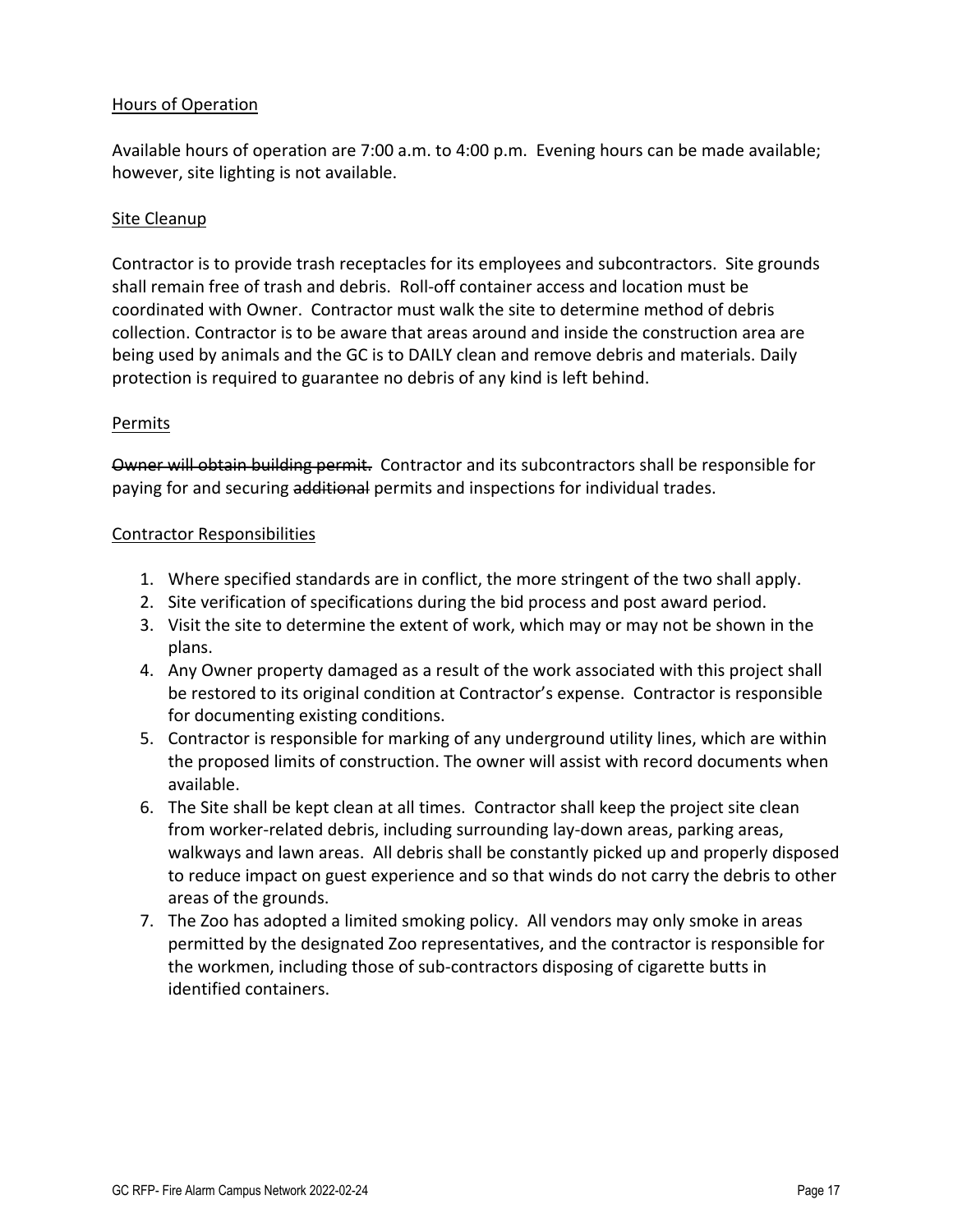# SAFETY, HEALTH AND FIRE PROTECTION PROVISIONS ON ACTIVE CONSTRUCTION SITES AT THE MARYLAND ZOO IN BALTIMORE EFFECTIVE AUGUST 1, 2006

July 24, 2006 Debra Solomon, Esq. Attorney Work Product

#### 1. **Job Site Safety**

- a. Safety Coordinator. The Contractor shall designate a person responsible for safety at the project site for the duration of the project.
- b. Job Site Safety Plan: The Contractor shall submit a Job Site Safety Plan within 30 calendar days of the Contract Award and at least 10 calendar days prior to arrival at the work site. As a minimum, the plan shall detail the procedures, designated persons, instructions and report to be used to assure job site safety for all contractors, sub-contractors, Zoo personnel, the public and animals.
- c. Occupational Safety and Health: These safety provisions are subject to Maryland Occupational Safety and Health Act (MOSHA), and the Federal Occupational Safety and Health Standards contained in Title 29 Code of Federal Regulations, Part 1910 for General Industry, Part 1926 for Construction.
- d. Emergency Assistance: The contractor shall post at the site: telephone numbers for reporting emergencies, including the Zoo Security Department and Zoo Safety Manager, ambulance, police, fire department, gas utility, electric utility, water/sewer utility, poison prevention aid and hazardous waste handling. This information shall be posted in a conspicuous location within the project area prior to the start of any work at the site. Prior to calling outside emergency services, Contractor shall **first** call the Zoo's Security Department and it will coordinate emergency service protocol.
- e. Safety Signs: The Contractor shall post legible accident prevention signs in accordance with MOSHA standards. Safety signs shall conform to all legal requirements.
- f. Report of Accident or Illness: In the event of any accident or illness for which medical assistance is required, any criminal action or any fire, the Contractor shall **first** notify Zoo Security Department which will coordinate with outside emergency services. Contractor must also notify the Zoo's Construction Manager.
- g. Emergency Evacuation: The Contractor shall post evacuation routes and facility emergency/selfprotection plans at the site, train its site workers in emergency procedures, and document such training. In the event of a fire, the Contractor shall immediately activate the alarm at the nearest fire alarm pull station and notify the Zoo Security Department. Upon activation of the alarm, the building and work site shall be completely evacuated. Neither personnel nor animals may reenter the facility until the Zoo's Security Department signal the building is safe.
- h. Contractor Personnel to be Contacted: The Contractor shall submit a copy of a written list of emergency telephone numbers and names of persons to contact not only for the site superintendent but also for each major sub-contractor working on the project site. A copy of the list shall be submitted to the Zoo's Construction Manager before work begins on the project site. The list shall be updated and resubmitted to the Zoo's Construction Manager as needed.

#### **2. TOXIC AND HAZARDOUS SUBSTANCES**

a. The Contractor shall submit to the Zoo's Construction Manager, at least ten working days prior to their intended use, a written list of toxic and hazardous substances that will be used on the project. The Contractor shall submit a "Material Safety Data Sheet" (MSDS) for these substances to identify the following information: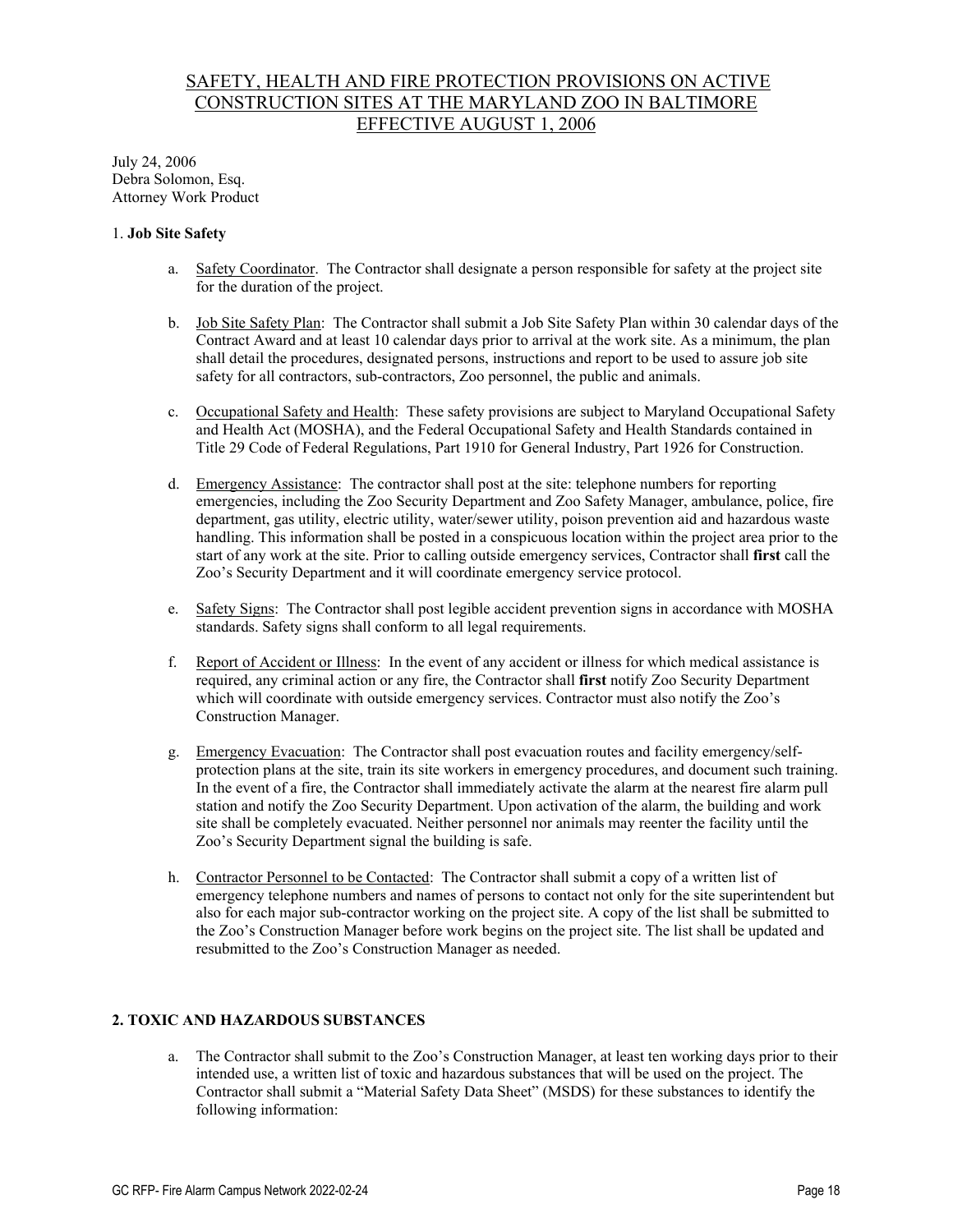Product identification Hazardous ingredients Physical data Fire and explosion hazard data Health hazard data Emergency and first aid procedures Reactivity data Spill or leak procedures Special protection information Special precautions

- b. The Contractor shall monitor the use of all toxic and hazardous substances to ensure that exposure to workers from airborne concentration of or physical contact with, these substances does not exceed applicable regulatory worker health and safety exposure limits.
- c. The Contractor shall monitor the use of all toxic and hazardous substances to ensure that exposure to Zoo employees, visitors and animals from airborne concentrations of, or physical contact with, these substances is maintained as low as reasonably achievable. Under no circumstances shall exposure exceed the established Threshold Limit Values or Permissible Exposure Limits (whichever is less) as specified in either:

 - Threshold Limit Values and Biological Exposure Indices of the American Conference of Governmental Industrial Hygienists, latest revision and

 - Title 29 CFR Part 1910, Subpart Z-Toxic and Hazardous Substances of the Occupational Safety and Health Standards, latest revision.

d. The Contractor shall provide methods, means and facilities to prevent contamination of soil, water and atmosphere from discharge of noxious, toxic substances and pollutants produced by construction operations. The removal of contaminated waste shall be in compliance with applicable laws and regulations.

1) When prevention is not feasible to achieve full compliance, protective equipment or other protective measures shall be used to keep exposure of all persons and animals within the prescribed limits. Descriptions of equipment or technical measures to be used for this purpose must be submitted to the Zoo's Construction Manager for approval. The Contractor's requirements for compliance with all applicable local, federal and state regulations remain in force.

- e. The Zoo's Construction Manager may reject any product that poses too high a risk of fire or health hazard to staff, visitors, animals or the building, based on flammability criteria (low flashpoint) or established toxicity data (designation as a carcinogen to animals or humans).
- f. The Contractor shall submit to the Zoo's Construction Manager a list of the hazardous materials to be stored on site, and the manner in which they will be stored. All containers and storage cabinets must be compliant and must be labeled as to hazard and content.
- g. The Zoo will make every effort to identify and notify the Contractor of hazardous materials that may be encountered during the work. However, if suspected asbestos containing material, lead based paint or other suspected hazardous materials are encountered during demolition or other phases of the work, the work involving the suspected material shall cease and the Contractor shall notify the Zoo's Construction Manager immediately. A plan will then be developed to handle the hazardous material.

#### 3. **PERSONAL PROTECTIVE EQUIPMENT**

e. Personal protective equipment shall be provided, used and properly maintained by the Contractor whenever necessary due to exposure to hazards capable of causing illness, injury or impairment in the function of any part of the body.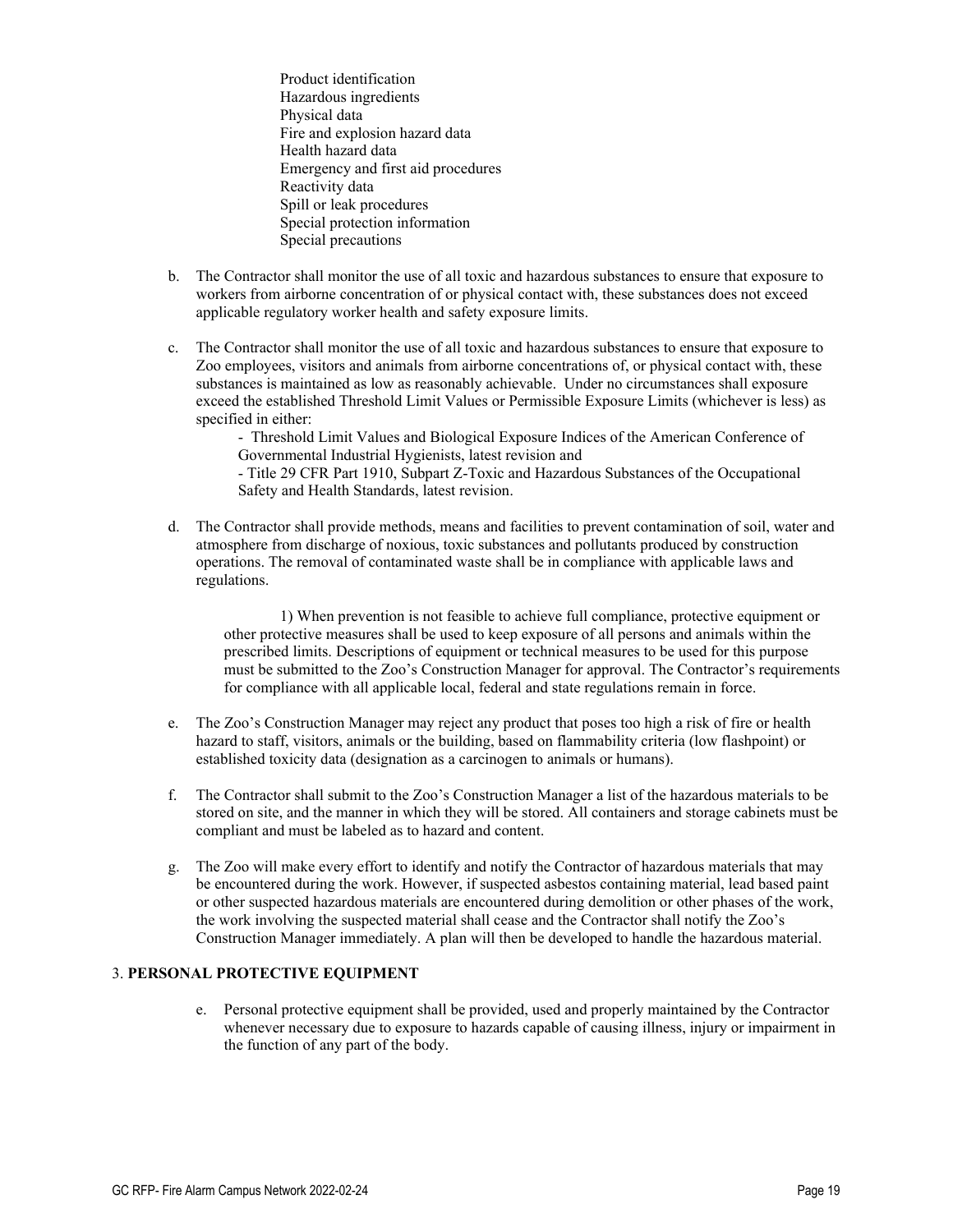f. Persons required to use personal protective equipment shall be thoroughly trained. Training programs shall, as a minimum, meet MOSHA and/or EPA requirements where applicable. The Contractor shall submit proof and criteria for employee training if requested.

#### **4. BARRICADES, BARRIERS AND WALKWAYS**

- a. The Contractor shall provide safety barricades in accordance with the City of Baltimore Building Codes and applicable MOSHA regulations. The Contractor shall also provide barricades to deter passage of persons and vehicles into construction areas as specified or necessary.
- b. The Contractor shall install temporary barriers, in a manner satisfactory to the Zoo's Construction Manager, to contain and secure the site from unauthorized entry and to minimize the adverse effects of noise, dust and vapors generated by construction activities on surrounding areas.
- c. If the work interferes with public or employee access to the facility or parts of the facility as determined by the Zoo's Construction Manager, the Contractor shall provide personnel barriers and signage to create easily identifiable, accessible (to people with physical challenges) walkways around the work site. Signs shall be posted at decided points to prevent unnecessary travel along changed routes and dead ends. The barriers shall be erected and dismantled in phases so that a clear route is always available. Authorized Zoo personnel and Contractor may use hardware on the barrier doors to prevent entry by unauthorized persons.
	- Interior barriers shall be of standard dry wall partition construction, painted and terminated at the underside of the existing ceiling. All requirements for fire protection shall be maintained.
	- Exterior barriers shall be of dimensional lumber and plywood, painted on both sides, and supported to prevent overturning. Barriers shall be repainted and maintained as necessary to remain in good condition as long as they are required.
- d. Unless specifically indicated otherwise, barricades, barriers and associated signs shall be removed upon completion of the work. The Contractor shall coordinate the dismantling and removal with the Zoo's Construction Manager.

#### 5. **EXISTING FIRE PROTECTION SYSTEMS**

- a. During the course of the Work, all existing smoke and heat detectors and sprinkler heads are to remain operable to the maximum extent possible. Where specific work will or may adversely affect these devices, coverings shall be applied to protect them from dust, paint overspray or other hazardous conditions for the duration of each task. Coverings must be removed immediately after the operations have concluded for that day. Damaged detectors and sprinkler heads shall be replaced immediately by the Contractor at no additional cost to the Zoo. The Contractor shall use accepted procedures to test replaced detectors and sprinklers after installation to the satisfaction of the Zoo's Construction Manager.
- b. If a fire protection or life safety system must be impaired for modifications or adjustments during the project, the Contractor shall notify the Zoo's Construction Manager prior to working at the job site. Once the systems are no longer impaired, Contractor shall immediately notify the Construction Manager.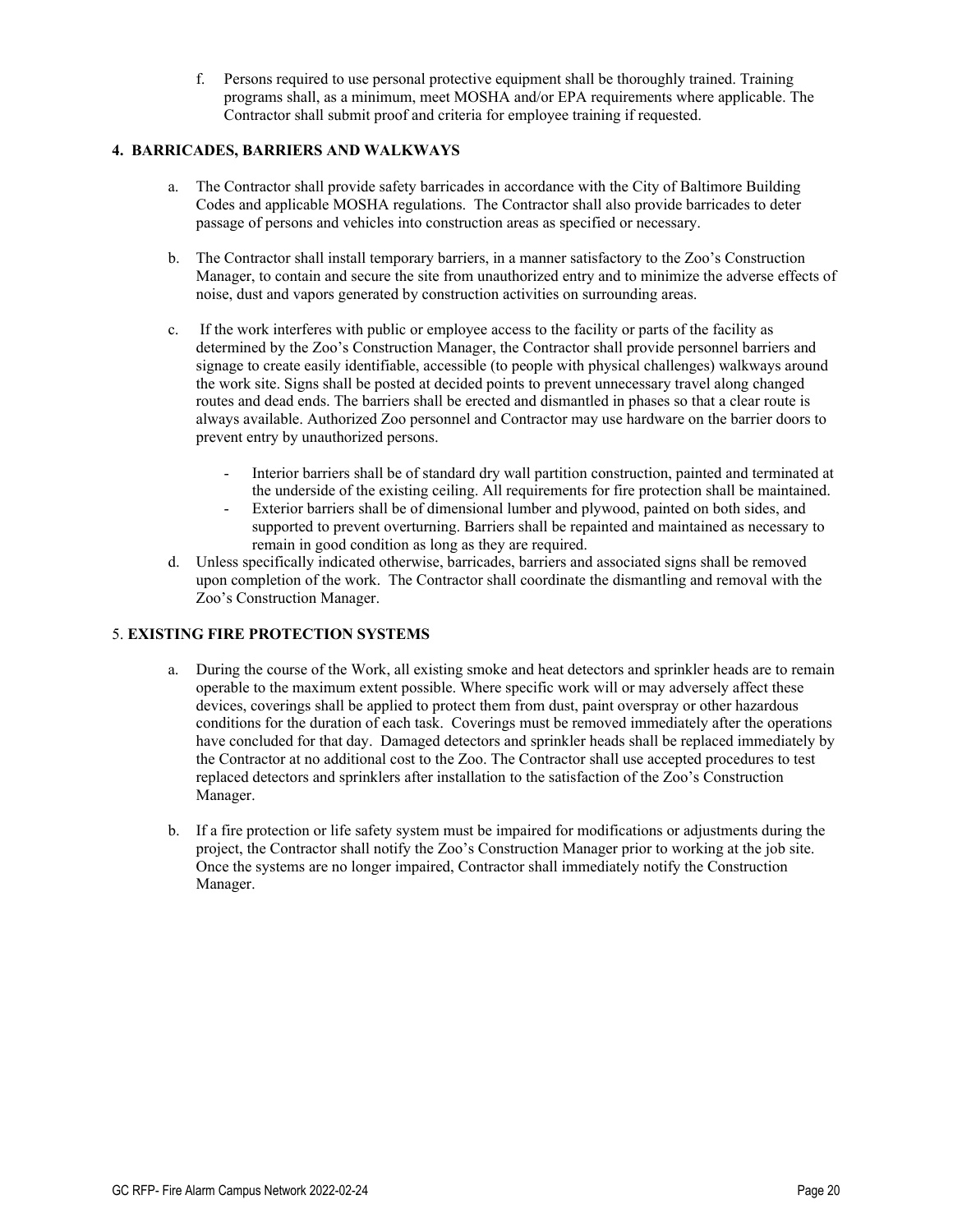# **Maryland Zoo in Baltimore ZOO CONTRACTORS' POLICY**

Revised 7/7/21

- 1. SHIRTS WITH SLEEVES AND LONG PANTS WILL BE WORN AT ALL TIMES (SHORTS ARE NOT PERMITTED).
- 2. PERSONAL PROTECTIVE EQUIPMENT WILL BE WORN WHEN NECESSARY (I.E., GOGGLES, HARD HATS, GLOVES, WELDING HOOD, EAR PLUGS, ETC.)
- 3. NO RADIOS, CASSETTE OR CD PLAYERS ARE ALLOWED.
- 4. NO PETS, ALCOHOL, ILLICIT DRUGS, GAMBLING, FIRE ARMS OR WEAPONS PERMITTED.
- 5. CONTRACTORS ARE NOT PERMITTED TO BRING FRIENDS OR FAMILY MEMBERS WITH THEM ON TO THE JOB SITE.
- 6. SMOKING OR CHEWING OF TOBACCO PERMITTED ONLY IN AREAS DESIGNATED BY SUPERINTENDENT.
- 7. CONTRACTORS ARE NOT PERMITTED TO USE TOBACCO PRODUCTS NEAR ANIMAL ENCLOSURES OR IN THE VIEW OF THE PUBLIC.
- 8. EATING AREAS AND WORK AREAS WILL BE CLEANED DAILY AND MATERIALS STACKED/STORED SECURELY.
- 9. CONTRACTORS ARE REQUIRED TO SECURE AND REMOVE ALL TRASH AND LOOSE CONTRUCTION DEBRIS DAILY DURING THE COURSE OF CONSTRUCTION. CONTRACTORS TO PROVIDE THEIR OWN CONTAINERS FOR TRASH REMOVAL.
- 10. CONTRACTORS ARE NOT PERMITTED TO VERBALLY OR PHYSICALLY INTERFERE WITH ZOO EMPLOYEES AND/OR GUESTS.
- 11. CONTRACTORS ARE NOT PERMITTED TO ACCESS AREAS OF THE ZOO THAT ARE BEYOND THEIR SCOPE OF WORK.
- 12. CONTRACTORS ARE NOT PERMITTED TO FEED THE ANIMALS OR LOITER AROUND ANIMAL ENCLOSURES.
- 13. ALL AREAS NEAR ANIMALS OR INSIDE OF THE EXHIBIT ARE CONSIDERED SENSITVE AREAS. IN ORDER FOR CONTRACTORS TO WORK IN THESE AREAS, A MINIMUM OF 2 DAYS NOTICE MUST BE GIVEN TO THE ZOO'S CAPITAL PROJECTS DIRECTOR.
- 14. CONTRACTORS ARE TO PARK INSIDE AREAS THAT ARE DESIGNATED FOR CONTRACTOR PARKING. NO EXCEPTIONS.
- 15. CONTRACTORS ARE TO USE THE RESTROOMS (PORTALETS, PORTABLE POTTIES, ETC) THAT ARE DESIGNATED FOR CONTRACTOR USE. NO EXCEPTIONS.
- 16. CONTRACTORS ARE TO BE AWARE THAT THE PLANTS ARE A PART OF THE ZOO'S COLLECTION AND THAT ALL PLANT MATERIAL SHOULD BE RESPECTED.
- 17. IN THE EVENT OF AN ANIMAL ESCAPE OR OTHER EMERGENCY, CONTRACTORS WILL IMMEDIATELY STOP WORK AND MOVE TO A SAFE LOCATION AS DIRECTED BY ZOO STAFF.